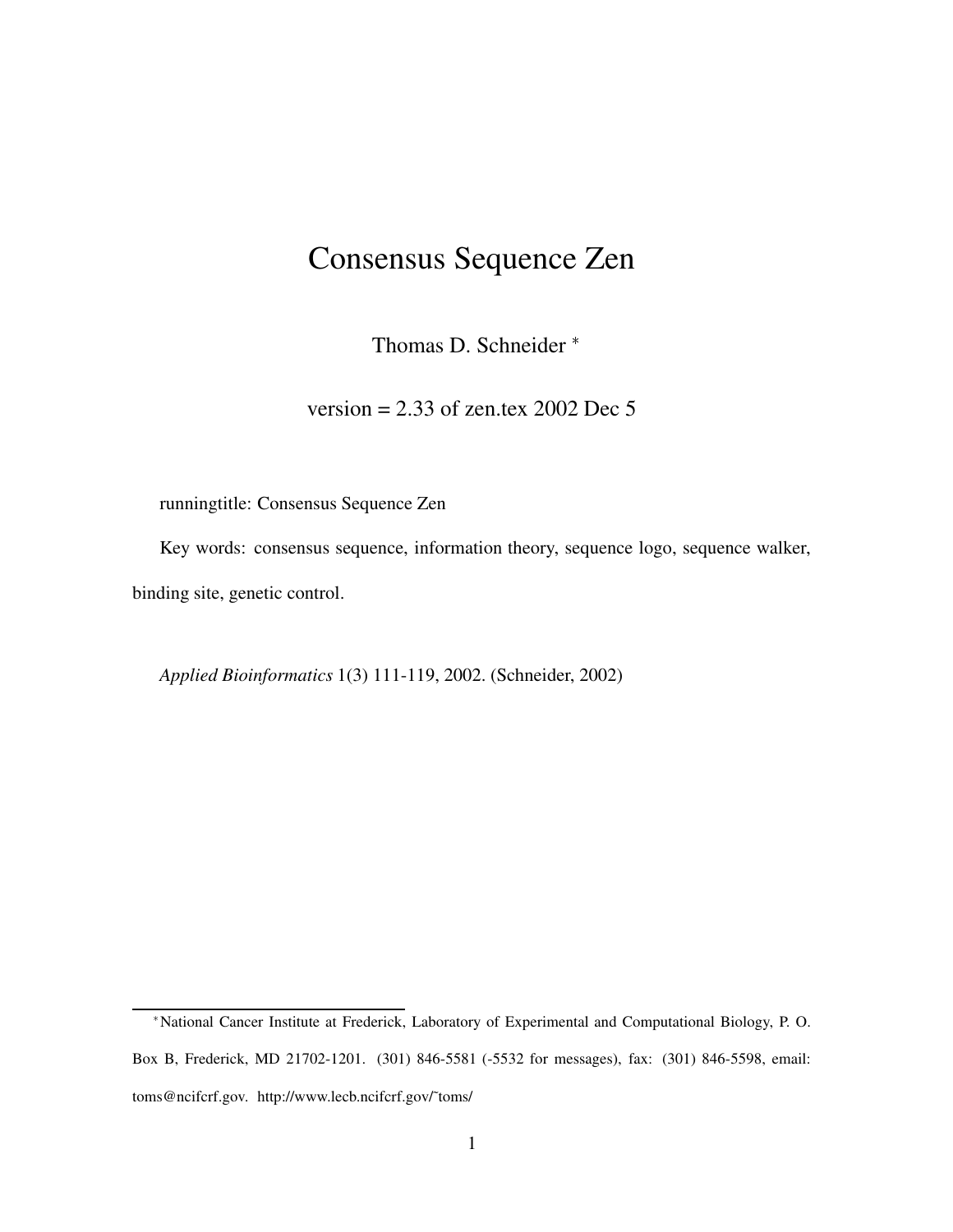**Abstract. Consensus sequences are widely used in molecular biology but they have many flaws. As a result, binding sites of proteins and other molecules are missed during studies of genetic sequences and important biological effects cannot be seen. Information theory provides a mathematically robust way to avoid consensus sequences. Instead of using consensus sequences, sequence conservation can be quantitatively presented in bits of information by using sequence logo graphics to represent the average of a set of sites and sequence walker graphics to represent individual sites.**

"All models are wrong but some are useful."

— George E. P. Box (Box, 1979)

**How to be sure to make a mistake.** Genes are controlled by proteins that bind to specific spots on the DNA sequence. Molecular biologists often represent the patterns at these spots by using a consensus sequence. For example, after aligning some binding sites so that they match each other, one position might contain 70% adenine, 10% cytosine, 10% guanine, and 10% thymine. The consensus is the most frequent base, 'A'. This is the simplest (and possibly the most commonly applied) approach, but there are alternatives(Day & McMorris, 1992). Various kinds of consensussequence commonly found in the molecular biology literature will be considered here, while the controversy over the use of consensus *trees* used in phylogenetic inference (Barrett *et al.*, 1991; Nelson, 1993; Barrett *et al.*, 1993; de Queiroz, 1993) will not be covered.

The main difficulty with using consensus sequences is that they present distorted pictures of binding sites. In order to locate new binding sites, consensus sequences are compared to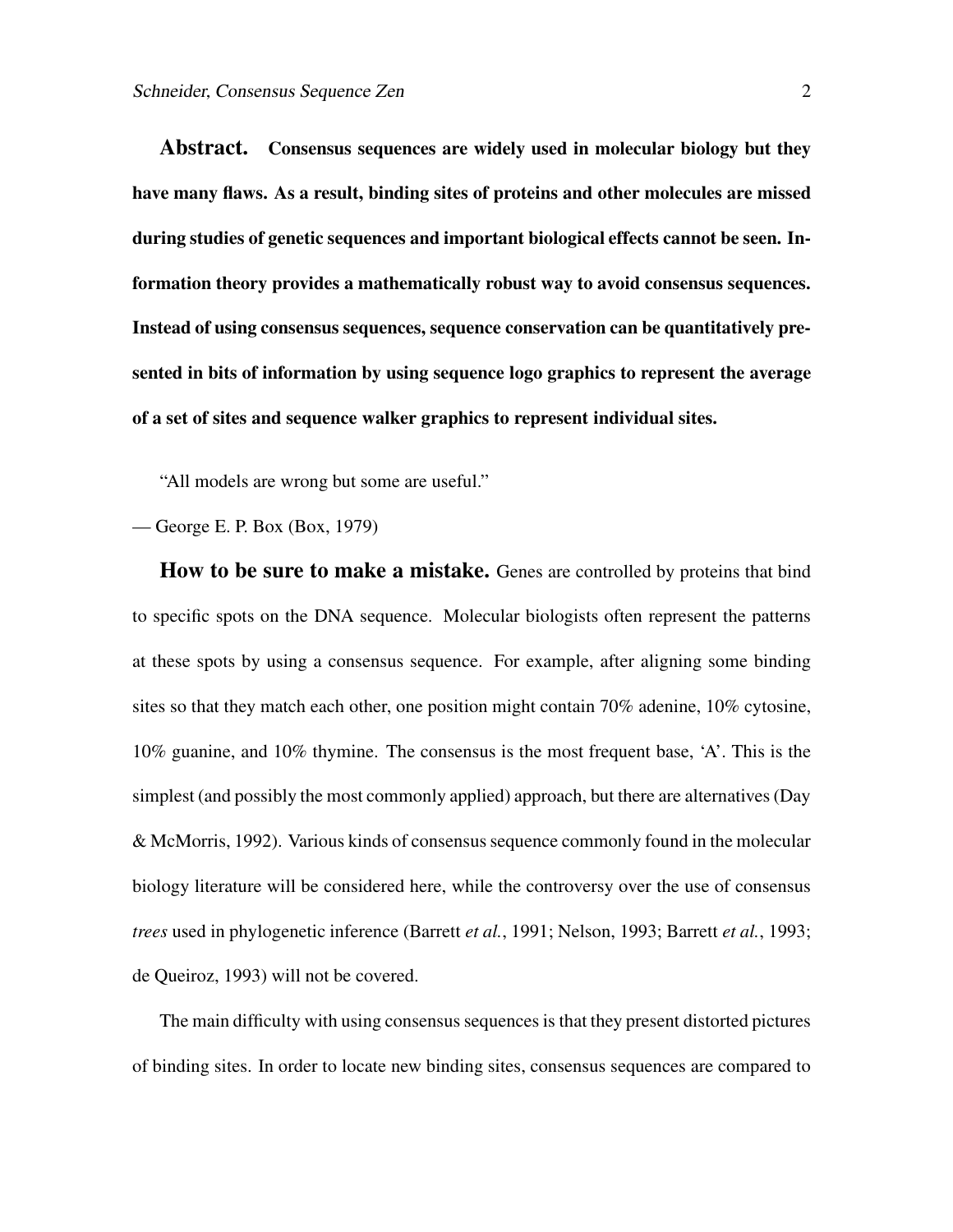various locations in a sequence and the number of matches is tallied. A difficulty arises because a position that is always an 'A' in the original set is treated the same as a position that is just 70% A. If we think that a position has A, then when we use this observation to look for additional binding sites, we will find mismatches for 30% of the acceptable sequences. This problem is compounded across the entire binding site, which may be 20 or even 40 bases long (Schneider, 1996; Zheng *et al.*, 1999). For example, a commonly cited consensus sequence is TA TAA  $\Gamma$  (Lewin, 1997), which represents the  $-10$  region of bacterial promoters originally discovered by David Pribnow (1975). The most prominent bases for the boxed positions are only 49%, 58%, and 54% respectively (Lisser & Margalit, 1993). If one demands that a site have all of the consensus bases, one finds only 14 TATAAT sequences out of 291 sequences in the database. To deal with this, people often count mismatches, but it is not obvious from the simple consensus which bases are allowed to be more variable. Sometimes variations such as allowing C or G are indicated but, again, the degree of allowed variation is lost. It is not surprising then, that consensus sequences frequently fail to identify binding sites or that they predict sites where there are none.

Consensus sequences have other serious problems, many of which are revealed by using information theory to measure the amount of conservation in bits. In a set of aligned binding sites, a DNA position that is always an A stays that way during evolution because the molecule that binds to it always selects A from the four possible bases (Schneider, 2000). Such a selection can be made with a minimum of two yes-no questions: 'Is it in the set A or T?' and 'Is it in the set A or C?', so the selection takes two bits of information, one to answer each question. Likewise, a position that is either A or T only requires one yes-no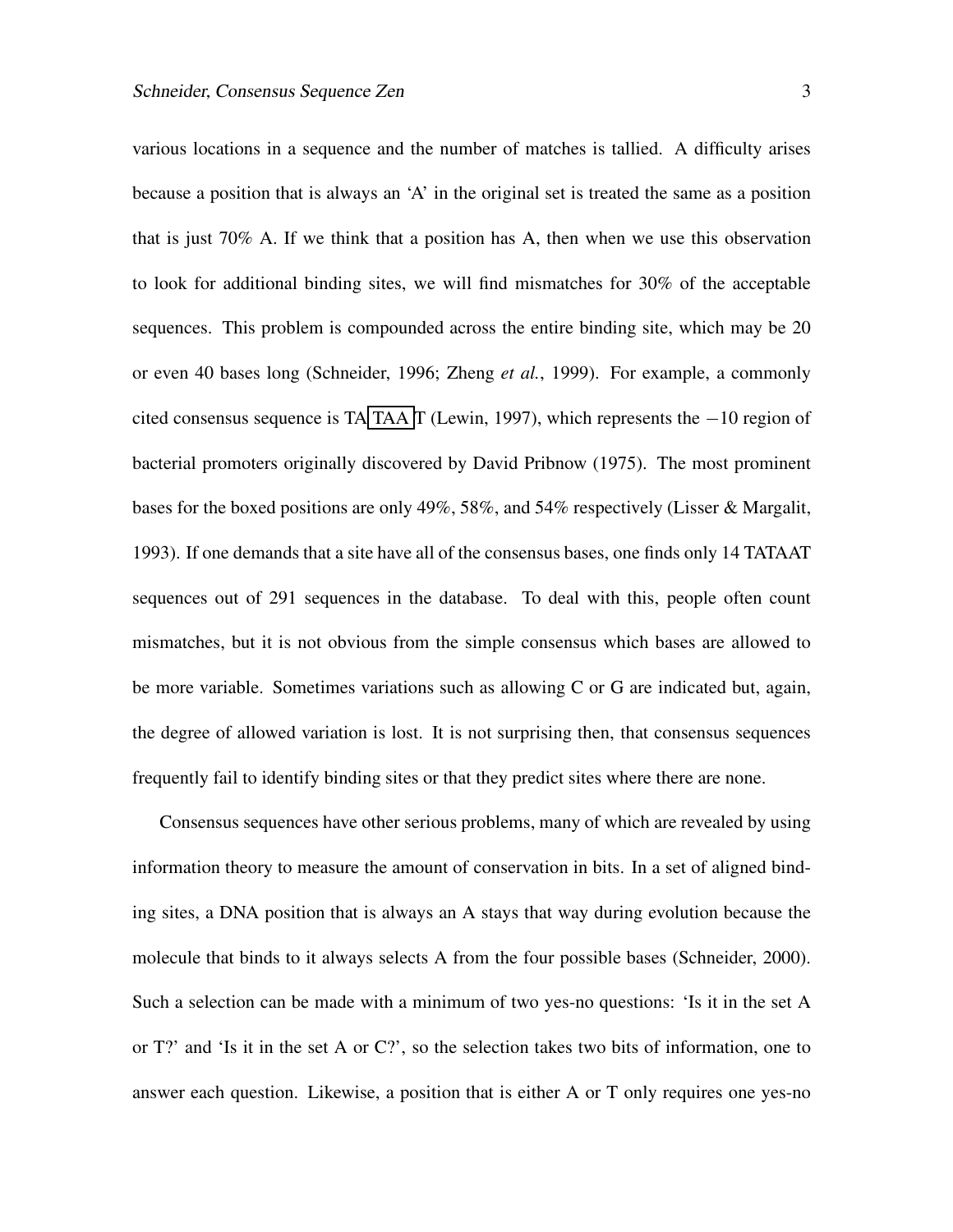question — the other one being ignored — so has one bit of sequence conservation. The late Claude Shannon figured out how to consistently measure the average information when the frequencies are not so simple (Shannon, 1948; Schneider *et al.*, 1986; Schneider, 1995). One can plot the sequence conservation across all positions in the set of aligned binding sites. This continuous quantitative measure often follows a sine wave, reflecting the binding of a protein to one face of helically twisting B-form DNA (Papp *et al.*, 1993; Schneider, 1996; Schneider, 2001). This subtle effect cannot be seen by using consensus sequences.

**A Paradox: How can two things be the same but different?** Intriguingly, the binding sites for human splice junction donor and acceptor sites have the same consensus sequence for a portion of each site around the junction. Yet, when we measured the sequence conservation in bits we found that the information curves are quite different (Stephens & Schneider, 1992). How could two sites have the same consensus sequence but be different? This conundrum led us to introduce a computer graphic, called a sequence logo, in order to understand the difference (Fig. 1). A logo depicts an average picture of the  $\leftarrow$  Fig 1 set of binding sites by a series of stacks of letters. The height of each stack is the sequence conservation (measured in bits of information; the vertical black bar at each junction is 2 bits high) and the heights of the letters show the relative proportions of the bases, sorted so that the more frequent bases are on top. From the logos shown, it is clear that the donor and acceptor sites have different 'emphasis', but this cannot be seen with the consensus sequence CAG GT, which matches both of them at the junction. The difference in emphasis is important because it shows that there is more information on the intron side of each junction. This allows more freedom during the evolution of the protein-coding exon side, which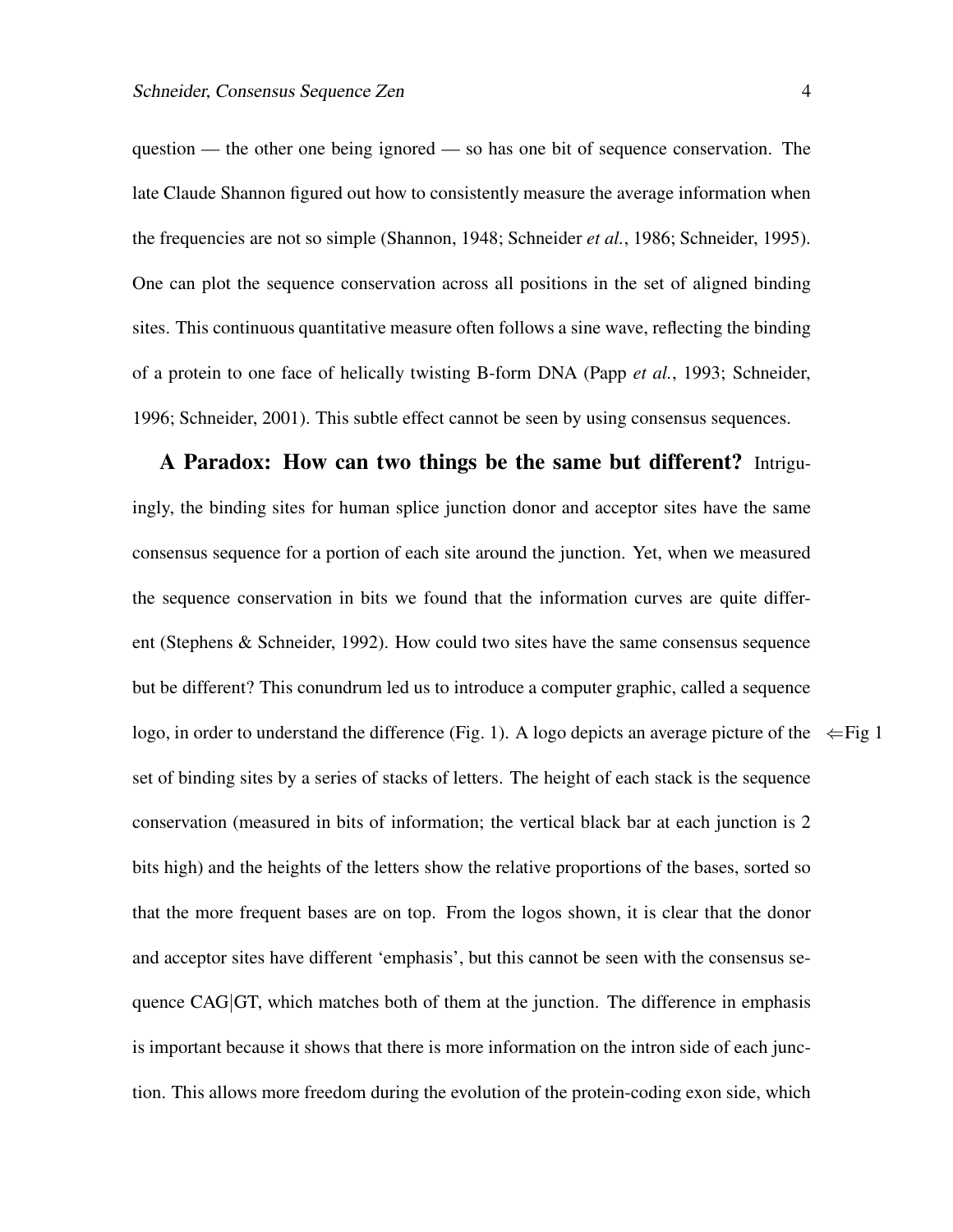is a biologically sensible result. The resemblance between the two junctions suggests that the splice machinery that binds to donors and acceptors have a common ancestor (Stephens & Schneider, 1992).

**Walking along the genome.** One can depict individual sites using another graphic called a sequence walker, in which the height of a letter above or below zero shows how much that base contributes to the average sequence conservation of the entire collection of sites shown in the logo (Fig. 2) (Schneider, 1997*b*; Schneider, 1997*a*). Instead of counting  $\Leftarrow$  Fig 2 matches to a consensus, one sums the information contributions for a given sequence to obtain the information for an individual binding site. (The Shannon information measure is unique in that it is the only measure that allows addition for statistically independent components (Shannon, 1948). Generally, binding site bases are independent (Stephens & Schneider, 1992).)

Sequence walkers can be stepped along the sequence (hence the name) to discover positions that match a particular model, and one can predict whether or not a sequence change will destroy the site and cause a genetic disease (Rogan *et al.*, 1998). In the case shown, splicing is normally accomplished using a 12.7 bit acceptor at position 5154. Nearby, however, is an 8.9 bit 'cryptic' acceptor that is not used apparently because the strongest site in any local region normally wins the competition for splice factors. An A to G mutation at 5153 destroys the normal site, making it 4.5 bits while simultaneously raising the cryptic site to 16.5 bits. This results in a single base frame shift, the loss of the protein, and Hunter disease. Cases like this are difficult to understand using consensus sequences because sites are affected by all of their parts and quantitative differences are missed. Using informa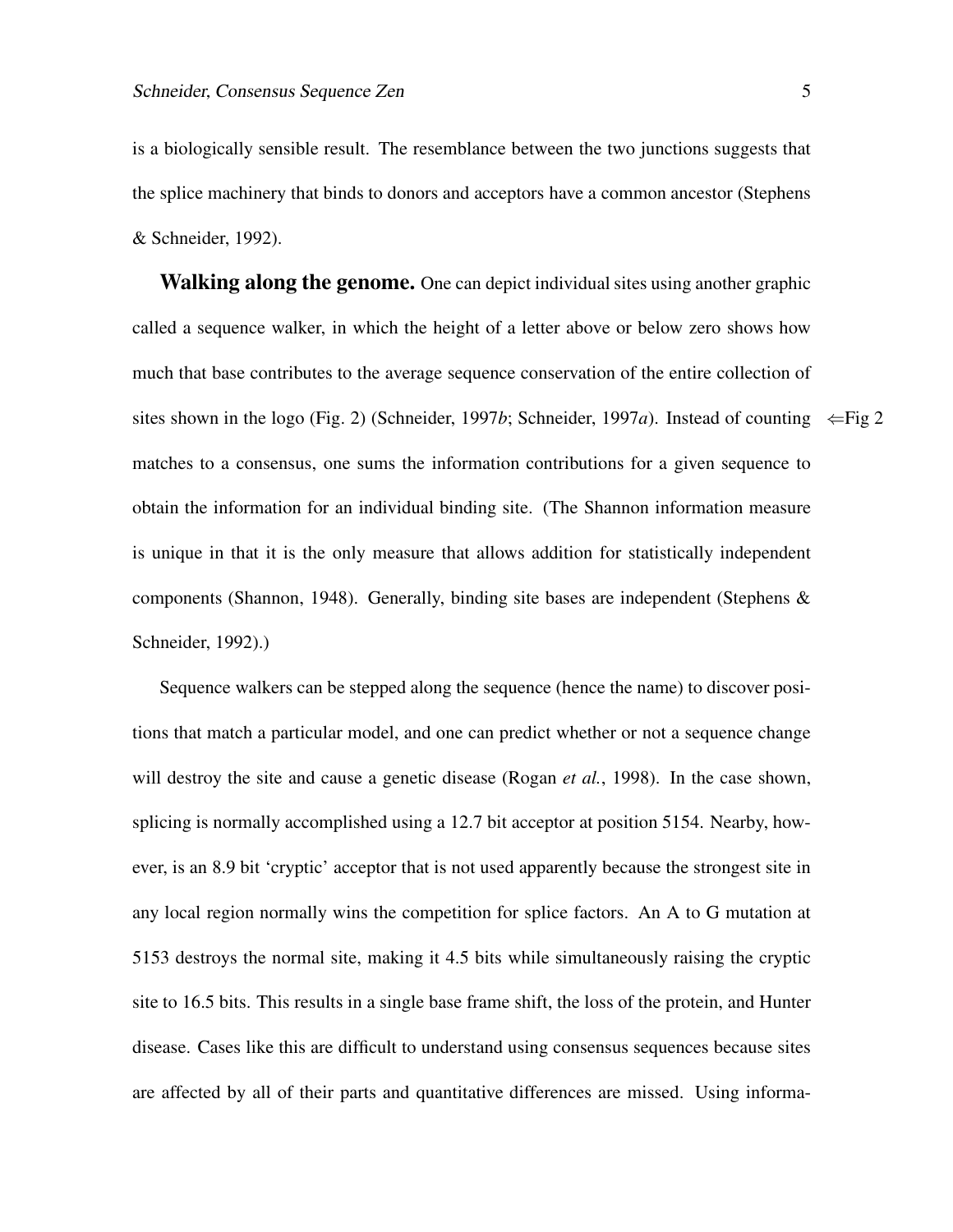tion theory and sequence walkers we have interpreted about 100 mutations in two human workdays (the computer time is only a few seconds).

**Statistical effects of making a consensus.** The overall strength of a binding site is found by summing the individual bit contributions. A distribution of these strengths is roughly Gaussian and shows that most natural binding sites have much less information than the consensus sequence (Schneider, 1997*a*). The strict consensus (where only the most frequent base is used) is the strongest possible binding site and is on the far high end of the distribution. For example, only one in 270 acceptor sites matches the strict consensus. For this reason it is generally inappropriate to say that one has a consensus binding site at such-and-such a position on a sequence.

As mentioned earlier, using consensus sequences to find binding sites by counting mismatches can lead to errors. How does this compare to the information theory approach? If matches to the consensus are assigned to have 1 unit and mismatches 0 units, then the total count is an integer. In contrast, the information theory weights are  $2 + \log_2(b$  ase frequency  $) + (a$  small-sample correction), which includes the real numbers. Summing the information theory weights gives continuous results, while counting mismatches gives blocky results that will often be off the mark. The commonly used 'percent identity' between two sequences, such as proteins, is flawed for the same reasons.

Sometimes counting matches or mismatches can give results opposite to the information measure weights so that a base in a site could have a mismatch to the consensus and yet that base could contribute positive information. For example, for a position that has 60% A, 30% T, 5% G, and 5% C the consensus base is A by two-fold, and yet a T in an individual binding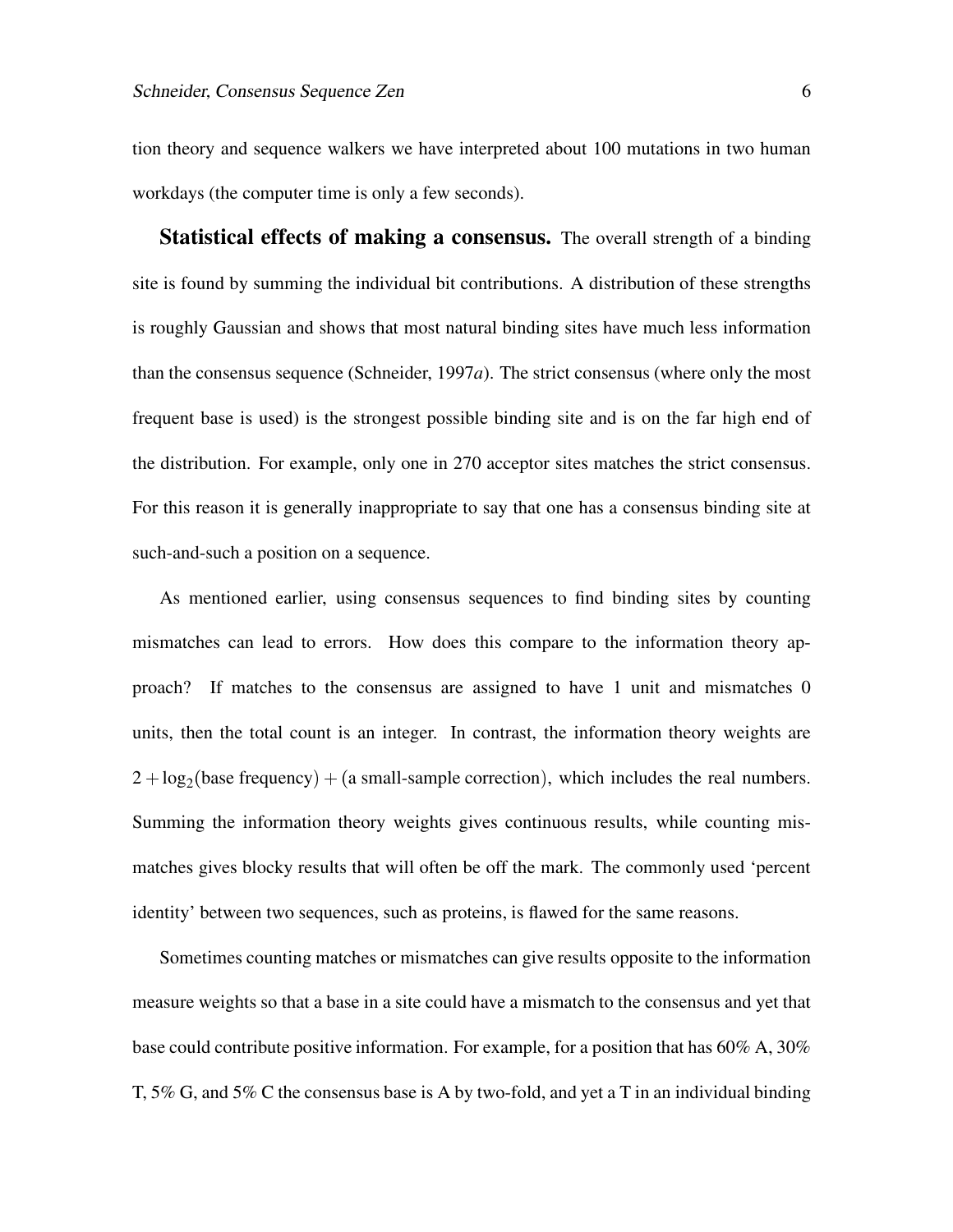site would contribute  $2 + \log_2 0.30 = 0.26$  bits. Only by noting the total distribution can we learn that the T contributes positively to the information. A related effect that is hidden by a consensus is that the diversity of the less frequent bases affects the total sequence conservation. For example, a position with 70% A, 30% T, 0% G, and 0% C has 1.12 bits of conservation, but a position with 70% A and 10% for each of C, G and T has only 0.64 bits. The consensus for both cases, A, does not distinguish between these.

When there are very few sequences, statistical artifacts crop up. Even if there's no information in the set, it can look like there is. For example, if one has only 6 random sequences, one will frequently observe positions that have 50% or more of one base. If, as is commonly done, one uses 50% as the cutoff for writing the consensus base, then one can get the false impression that there is pretty good sequence conservation. In the example shown in Fig. 3, 25 of 41 positions would be identified as 'conserved' even though the  $\leftarrow$  Fig 3 sequences were randomly generated! In general,  $26 \pm 3$  of the 41 positions in 6 randomly generated sequences would be marked as the consensus.

**Missing the trees in the data forest.** As a result of counting mismatches to a consensus it is possible to entirely miss a binding site. One of the most striking examples is a Fis site in the *tgt/sec* promoter of *E. coli* (Fig. 4). We carefully collected 60 sequences  $\Leftarrow$  Fig 4 shown by DNase I footprinting to be bound by Fis, used information theory to maximize the information content of the alignment (Schneider & Mastronarde, 1996) and produced a model of how Fis binds (Hengen *et al.*, 1997). The model did a good job of predicting where Fis binds in the original footprint regions. However the model also predicted a site in *tgt/sec* that was not noted by the original authors. Surprisingly, four pieces of data support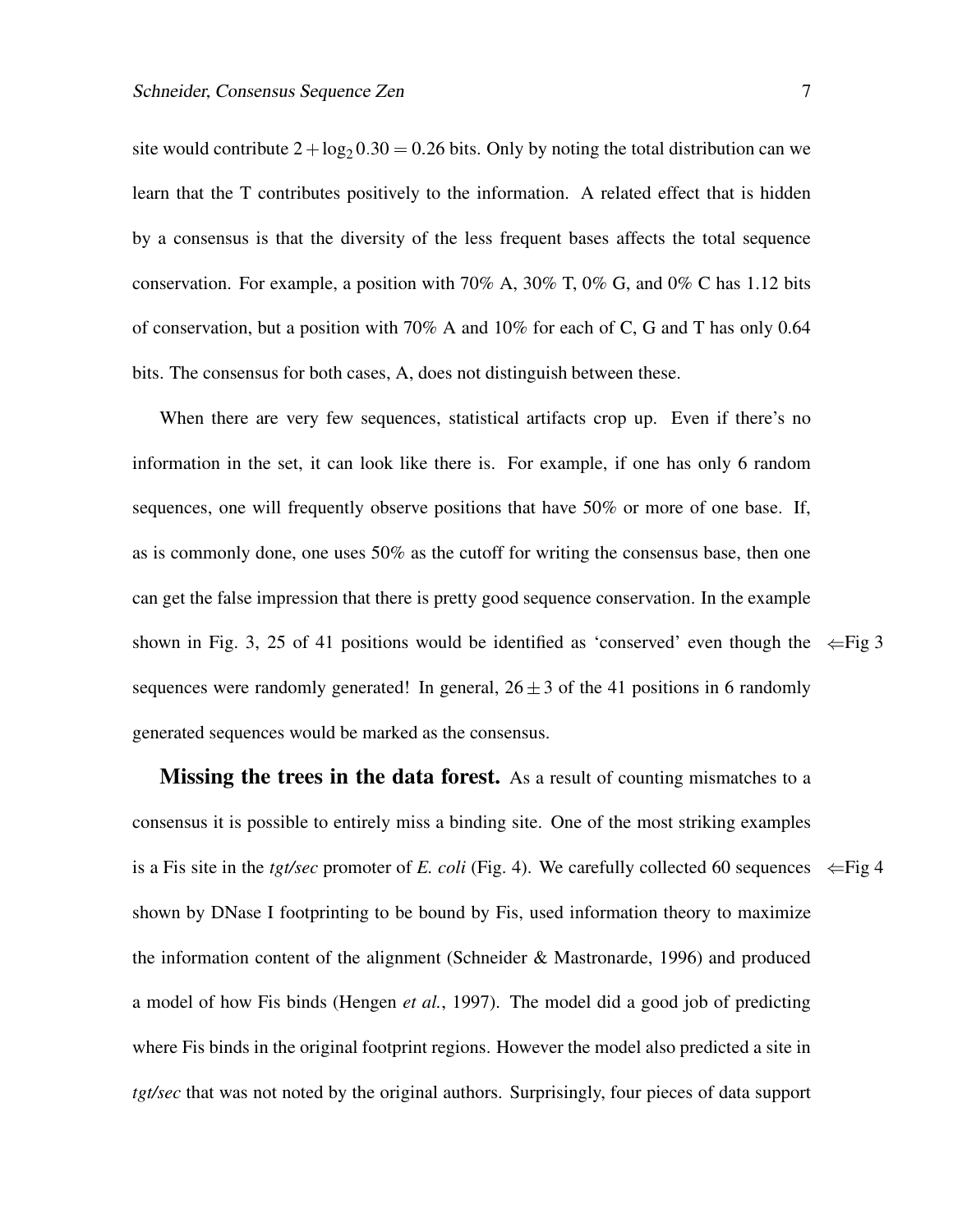the existence of a Fis site centered at position  $-73$  relative to the start of transcription (Slany & Kersten, 1992):

1. Fis often induces DNase I hypersensitive phosphates; these are seen between bases  $-53$  and  $-50$ , corresponding to the Fis site at position  $-58$ . In addition there are hypersensitive positions between  $-80$  and  $-78$ , which correspond to the site shown by the walker at  $-73.$ 

2. The  $5'$  end of the original DNase I footprints was not well determined, but could have extended to cover the Fis site at  $-73$ .

3. Gel mobility shift assays showed two band shifts when the entire region was used, one band shift when the region 5' to the conveniently (!) placed *ClaI* site was removed (which would eliminate the proposed Fis site) and none when both were removed.

4. Assays with these same nested DNAs showed that both sites activate transcription.

The authors were aware that there was a second binding site, but placed its location somewhere in the 69 bases upstream of the *Cla*I site. Why did they miss the site? Two positions (indicated by arrows in the figure) did not match the 'accepted' consensus sequence (Hübner  $&$  Arber, 1989). The consensus method gave these positions far more weight than was appropriate. The information for the site at  $-73$  is 10.8 bits, which is 2 bits more than the average. To determine if there is really a site there, we performed a gel shift experiment using a DNA containing only the proposed Fis site at  $-73$  and showed that the sequence is indeed bound by Fis (Hengen *et al.*, 1997). Because the consensus sequence failed to predict a site that had been documented experimentally, that site could not be seen, and to the scientists it did not exist (Kuhn, 1970).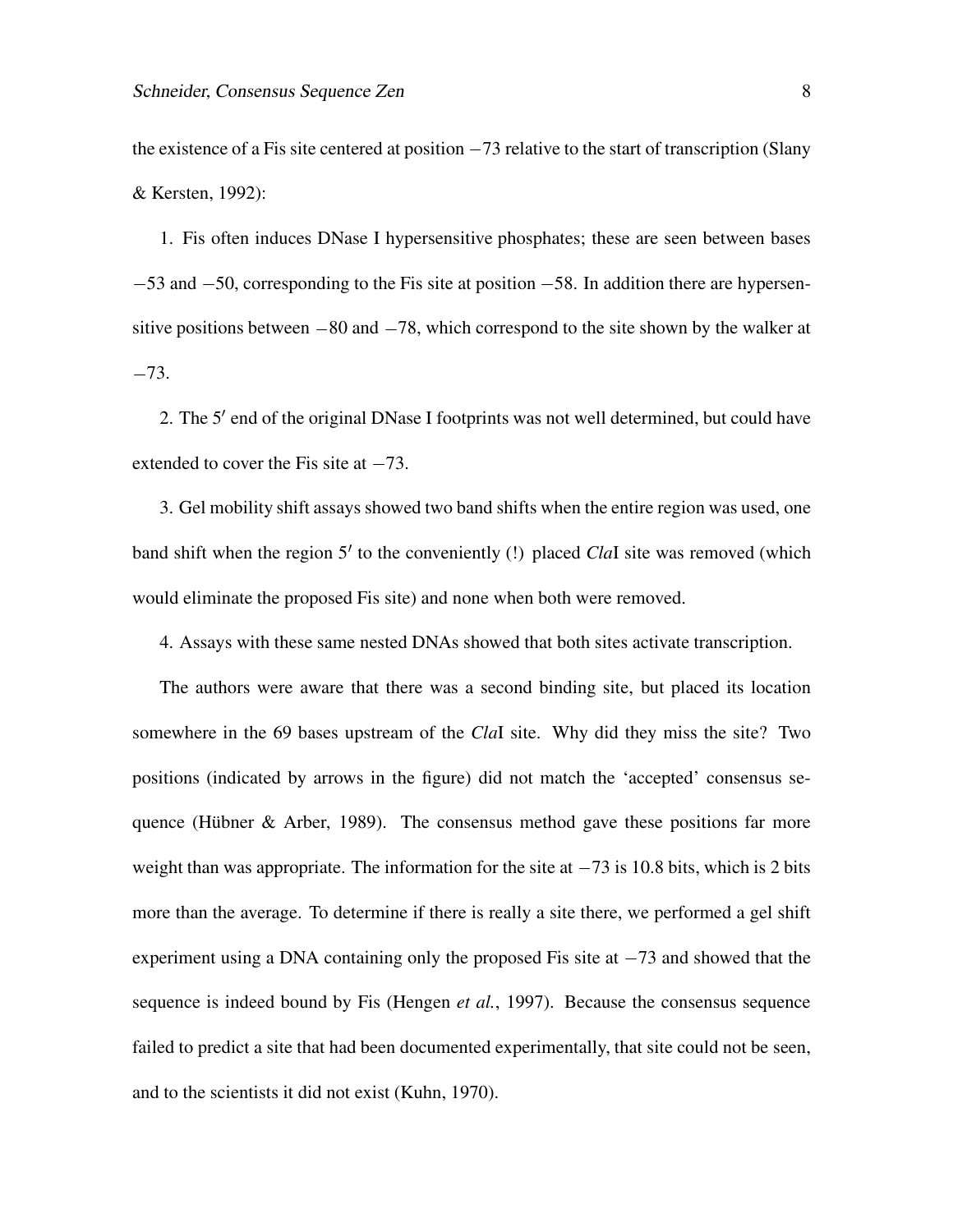A more critical example is in the hMSH2 gene, which is associated with familial nonpolyposis colon cancer (Rogan & Schneider, 1995). A 'T' to 'C' transition occurred at position  $-5$  of an acceptor site and this change was proposed to be the cause of the disease (Fishel *et al.*, 1993). Inspection of the logo in Fig. 1 shows that the consensus at position  $-5$  (base zero is just to the left of the vertical bar, the first base on the intron side) is a T, but that close to half of the bases in the polypyrimidine tract are C. When the transition is made, the individual information changes by only 0.2 bits, which is not significantly different. A study of 20 normal people found that only 2 had this change (Leach *et al.*, 1993), so the change is a polymorphism unrelated to the disease.

Why did this potential 'misdiagnosis' happen? We suppose that T was taken to be the consensus sequence. Given this, one would interpret *any* change from that consensus to be detrimental. In this case the consensus sequence was so rigid that it could not handle a subtle change and a site disappeared from the scientist's view even though it was still functional. As DNA sequencing technologies become widely available to doctors, this situation will come up repeatedly. Serious malpractice suits could occur as a result of using the consensus model.

**Flipping the light on to see an unseen world.** Two recently published examples demonstrate some of the interesting biology that one can miss by using a consensus sequence. The first example is the RepA binding site (Fig. 5). The sine wave over the logo  $\Leftarrow$  Fig 5 represents the twist of B-form DNA. The crests of the wave represent the protein facing a major groove and the troughs represent the protein facing a minor groove. Experimental data indicate that the major groove sides of Gs at positions 1 and 12 (black dots) are facing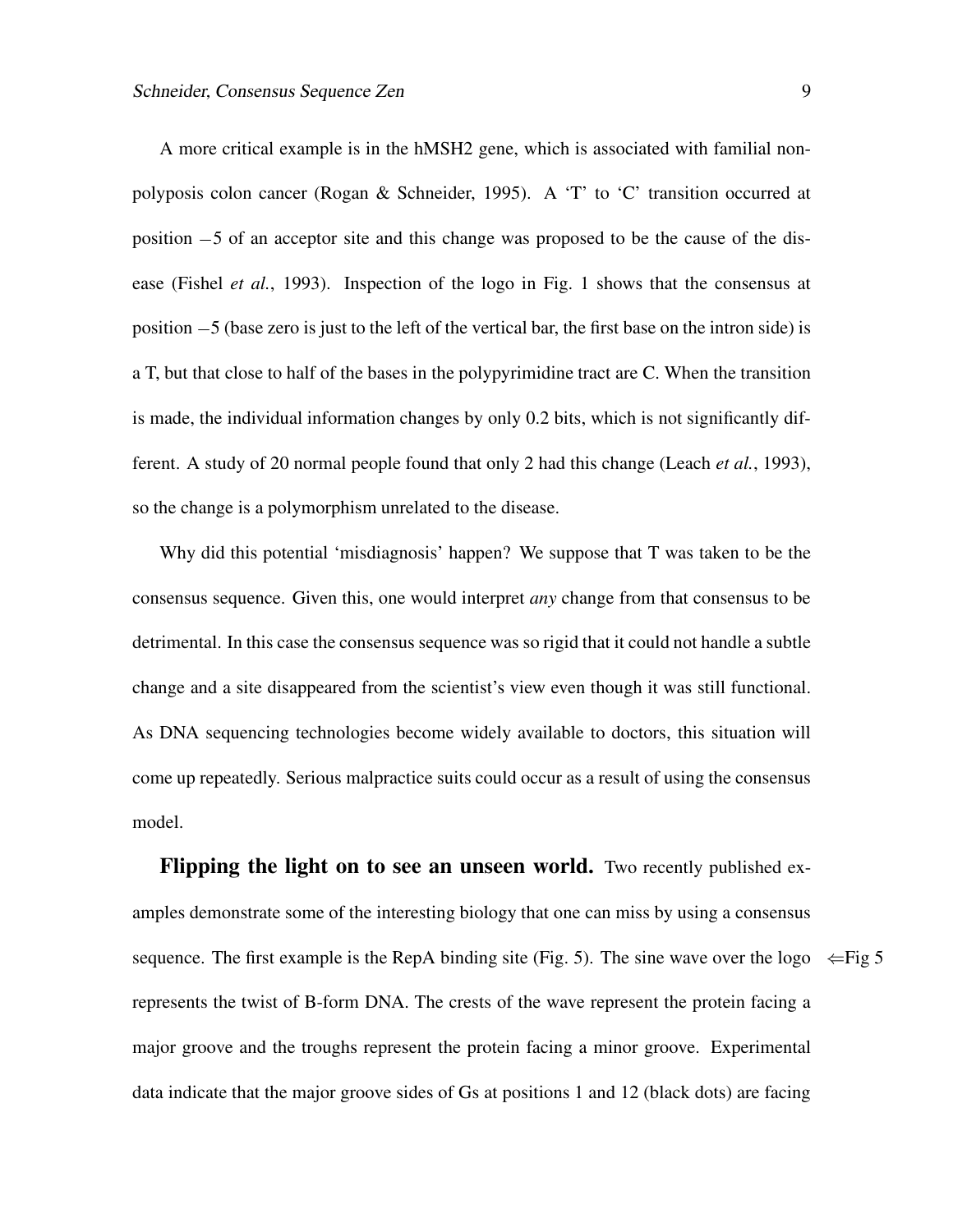the protein, while the major groove sides of those base pairs at positions 6 and 8 (open circles) are facing away from the protein (Papp *et al.*, 1993). Hydroxyl radical and ethylation interference data also support this assignment and indicate that RepA binds to only one face of the DNA (Papp & Chattoraj, 1994).

RepA and other DNA binding proteins show sequence conservation up to 2 bits where they contact the major groove and only 1 bit where they face a minor groove (Papp *et al.*, 1993; Schneider, 2001). The upper bound of 2 bits is achievable because all 4 bases can be distinguished using contacts in the major groove (Seeman *et al.*, 1976). In contrast, the minor groove of B-form DNA is essentially symmetrical and can only provide up to 1 bit of sequence conservation.

Intriguingly, as seen in Fig. 5, RepA violates this rule at positions  $+7$  and  $+8$  where the protein faces a minor groove (Papp *et al.*, 1993). The violation implies that the DNA is not B-form. To understand this anomaly, we substituted a variety of chemically modified base pairs at position  $+7$  (and its complement  $+7'$ ) and found that the N3 proton on the thymine is responsible for contacting RepA through the minor groove (Lyakhov *et al.*, 2001). Since the N3 proton is normally sequestered in the center of the DNA helix, the DNA must indeed be distorted, as predicted from the sequence logo. Furthermore, the acceptable contact points for hydrogen bonding vary by several angstroms more than an H-bond could withstand in a rigid structure, suggesting that the base may rotate towards the minor groove for binding to occur. In other words, the T at  $+7$  may be 'flipping' out of the DNA.

Base flipping was discovered by Rich Roberts in the co-crystal of the *Hha*I methyltransferase (Roberts, 1995; Roberts & Cheng, 1998). This solved a puzzle of how that enzyme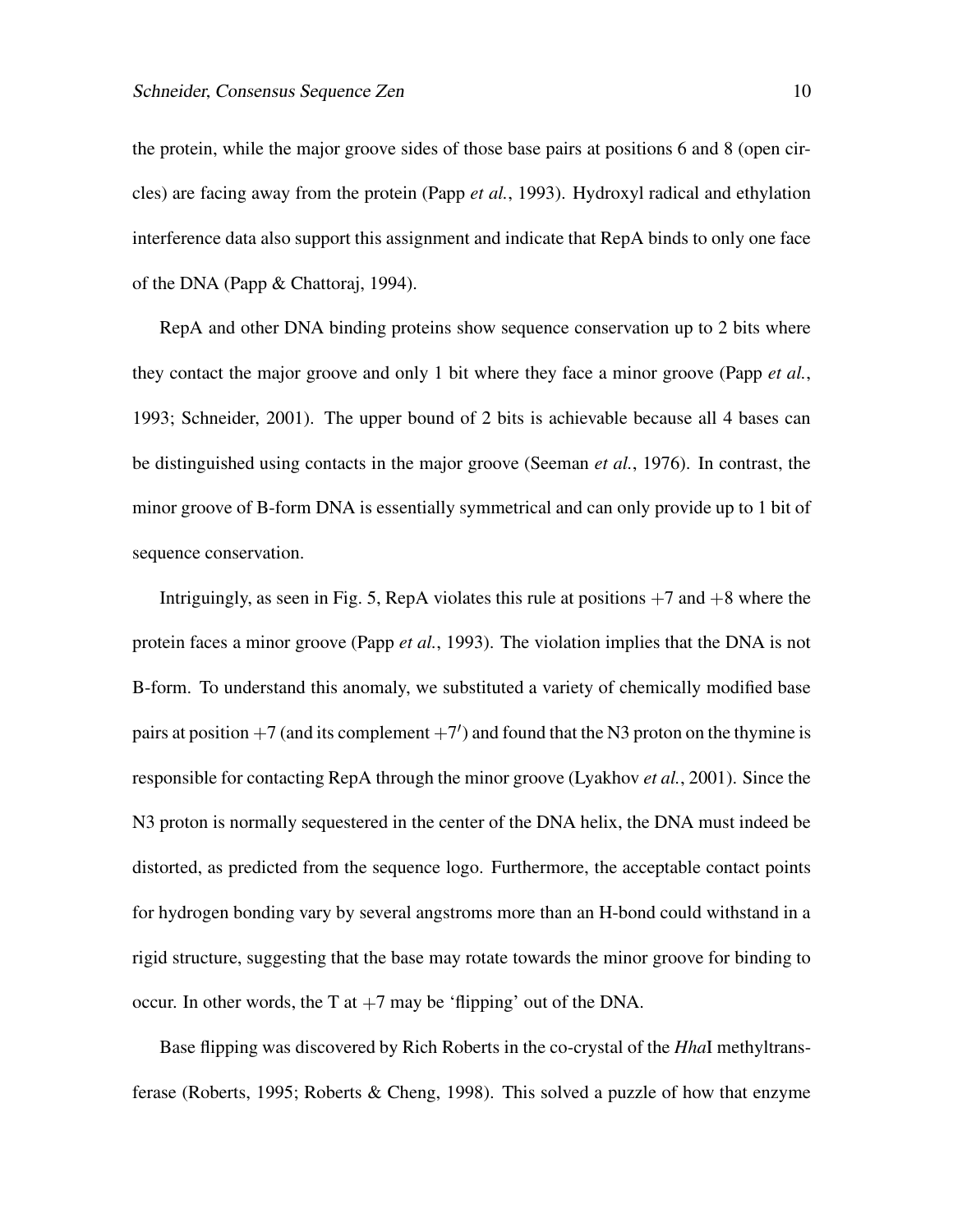functions, since the chemistry of methylation requires attack from above or below the plane of the base. Such an attack is not possible inside the DNA helix. The *Hha*I methyltransferase solves the problem by flipping the base out of the helix and into a pocket of the enzyme. Other DNA modification proteins also flip bases (Cheng *et al.*, 1993; Klimašauskas *et al.*, 1994; Verdine, 1994; Reinisch *et al.*, 1995).

Why would RepA be flipping a base? RepA is used by the bacteriophage P1 plasmid for DNA replication (Abeles, 1986; Abeles *et al.*, 1989). DNA replication requires that the helix be opened before synthesis can begin. The first step of this process would be the binding of RepA to the DNA. A very simple second step would be the flipping of a base out of the DNA, since DNA 'breathing' occurs naturally on a millisecond scale (Guéron *et al.*, 1987; Leroy *et al.*, 1988). If the thymine at  $+7$  flips, is captured, and then held out of the DNA helix by RepA, weakened stacking could allow the remainder of the DNA to be more easily opened by a DNA helicase.

Sequence logos of other DNA replication protein binding sites have similar anomalies (Schneider, 2001), suggesting that base flipping may be a general mechanism for the second step of DNA replication.

How is this related to consensus sequences? The consensus sequence for RepA sites can be determined by reading the top letters of the sequence logo (Fig. 5) because the letters are sorted so that the most frequent base is on top. One finds: 5' ATGTGTGCTGGAGGGAAA  $3'$ . By viewing the binding site through the restrictive glasses of a consensus sequence, the unusual base becomes indistinguishable from the other bases!

A second example is the TATAAT sites mentioned earlier, for which the sequence logo is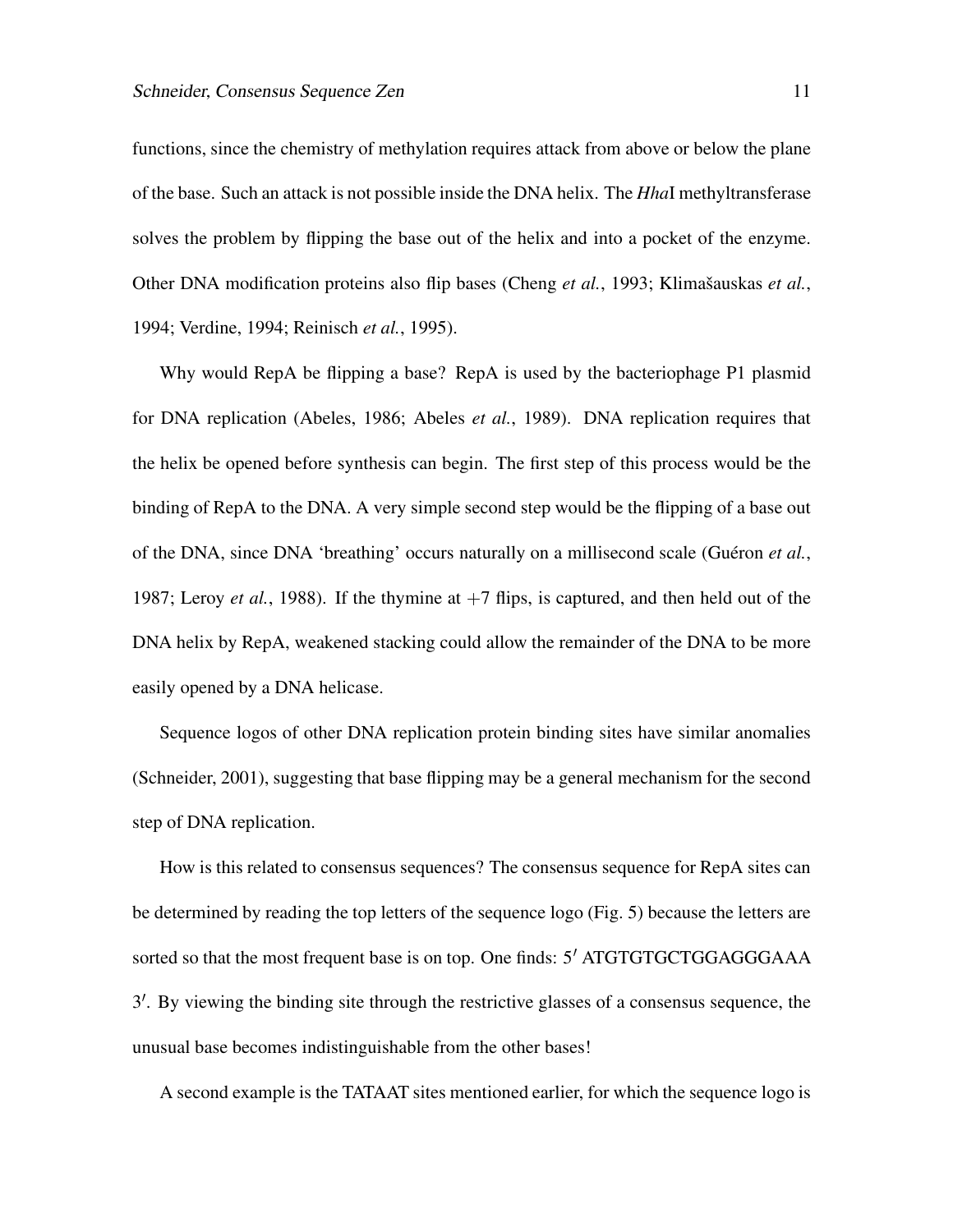shown in Fig. 6. The logo shows that there is much lower sequence conservation in positions  $\epsilon$ Fig 6  $-10$ ,  $-9$  and  $-8$  than in positions  $-12$ ,  $-11$  and  $-7$ , but the low region is significantly above background since the error bars are so small. (Contrast these tiny error bars to the ones in Fig. 3 and Fig. 5, where there are fewer sites.) The DNA region opened by RNA polymerase straddles the gap, leaving a highly conserved T at  $-7$  near the 5' edge of the opened region. We propose that  $-7$  is the first base opened during RNA transcriptional initiation, and a reasonably large body of experimental evidence supports this hypothesis (Schneider, 2001). As with RepA sites, the unusual thymine is obscured if one uses the consensus sequence.

**Just say no!** We can express a consensus sequence in bits and so quantify the effect of making one. Each unique base (A, C, G or T) of a consensus counts as 2 bits. When two variations such as C or G are allowed (*e.g.* Fig. 3) we count 1 bit; there is, of course, no small-sample correction. 3 bases would count as  $2 - \log_2 3$  (Schneider *et al.*, 1986), and 4 bases (N) would be zero. Plotting the total information of each sequence logo shown in this paper against this 'consensus information' we obtain Fig. 7 (summarized in Table 1  $\Leftarrow$  Fig 7 ). The figure shows that the consensus is always larger than the information content, even  $\leftarrow$  Table drastically so. However, the consensus could be tweaked (in individual cases) by arbitrarily 1 playing around with the rules (Day & McMorris, 1992) to reduce the number of bits. But all the tweaking in the world will never give the proper weights because the frequencies are always rounded to obtain a consensus sequence. The examples in this paper show that when faced with the prospect of using a consensus sequence, we should 'just say no'.

**Models and Illusions.** One sometimes reads about how a particular DNA sequence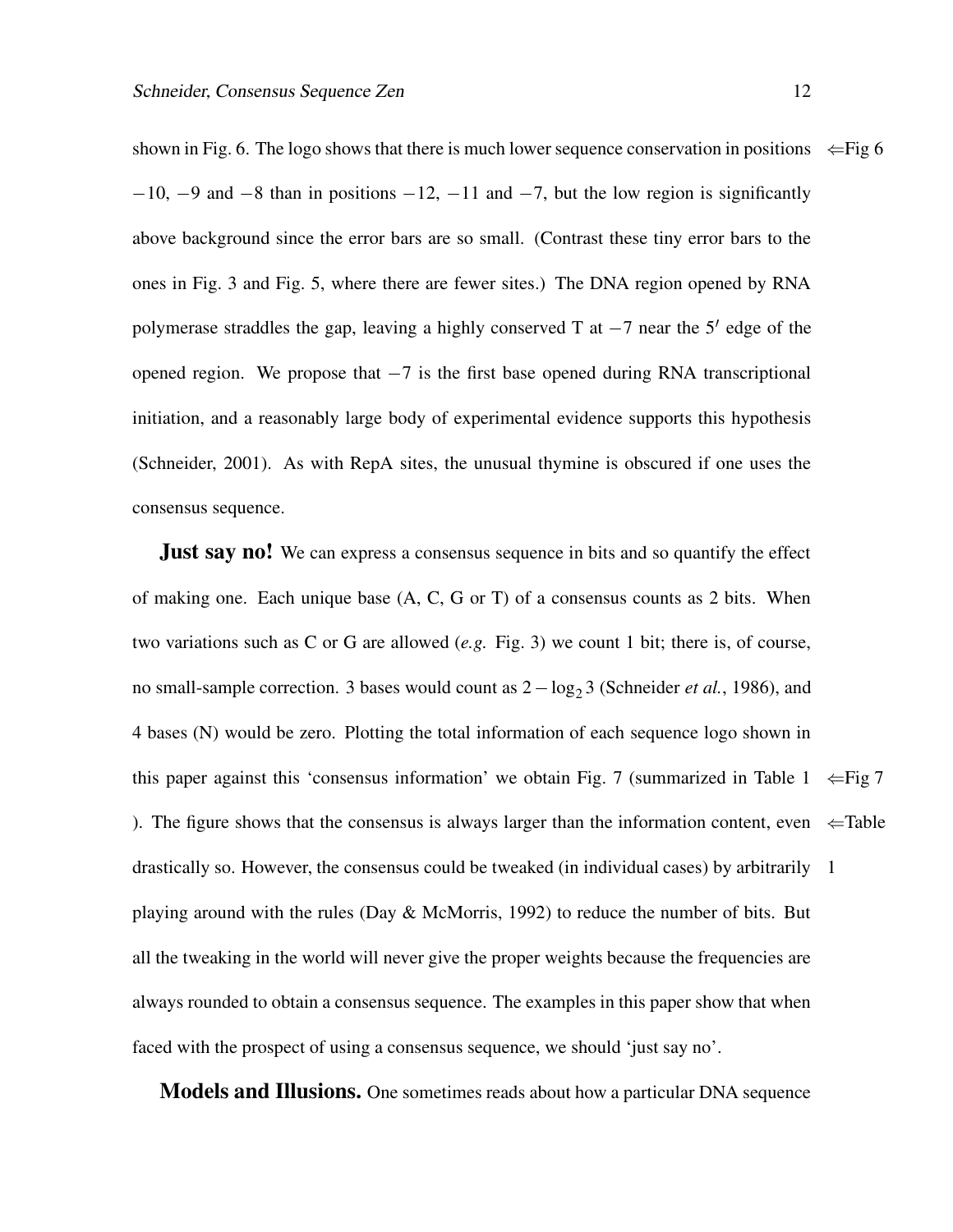has a consensus sequence at such-and-such a position (Robberson *et al.*, 1990). Thus using consensus sequences has led these biologists into a philosophical trap: confounding the model of reality (the consensus sequence) with reality (the binding sites). Even the original title of our paper on sequence logos reflects our initial confusion on this issue (Schneider & Stephens, 1990). Logos and walkers let us see more deeply into the genetic structure, revealing the details of sites and how mutations work. But no matter how sophisticated we are in depicting the patterns at binding sites, all we have are models. Logos and walkers are clearly better than consensus sequences (and can replace them completely), but they are still only representations of the universe 'out there' (Box, 1979). It is surprising, then, that scientists forget this and treat the consensus as reality. The effect was understood more than 30 years ago by Thomas Kuhn: once a paradigm is formed it occludes other ways of thinking and molds the way scientists perceive the world (Kuhn, 1970). Yet a consensus can no more be 'in' a DNA sequence than the meaning of these words is on the page. These words are interpretations in your mind; the page only has some disconnected black squiggles. One way to see this is to consider the perennial myth of a face on Mars that appears in American tabloid magazines. Whether or not there is a face on Mars, most of us have seen faces in clouds. Are there really faces there? Evidently not. Experiments with sheep and monkeys have identified neurons that become excited when a face is presented in the visual field (Kendrick & Baldwin, 1987). So faces in clouds, words, and consensus sequences are all constructs in our brains. Stranger still, the words may not be there when you perceive them since neural impulses take 300 milliseconds to travel from your eye to your brain (Rager & Singer, 1998), where, after another 80 milliseconds, they are finally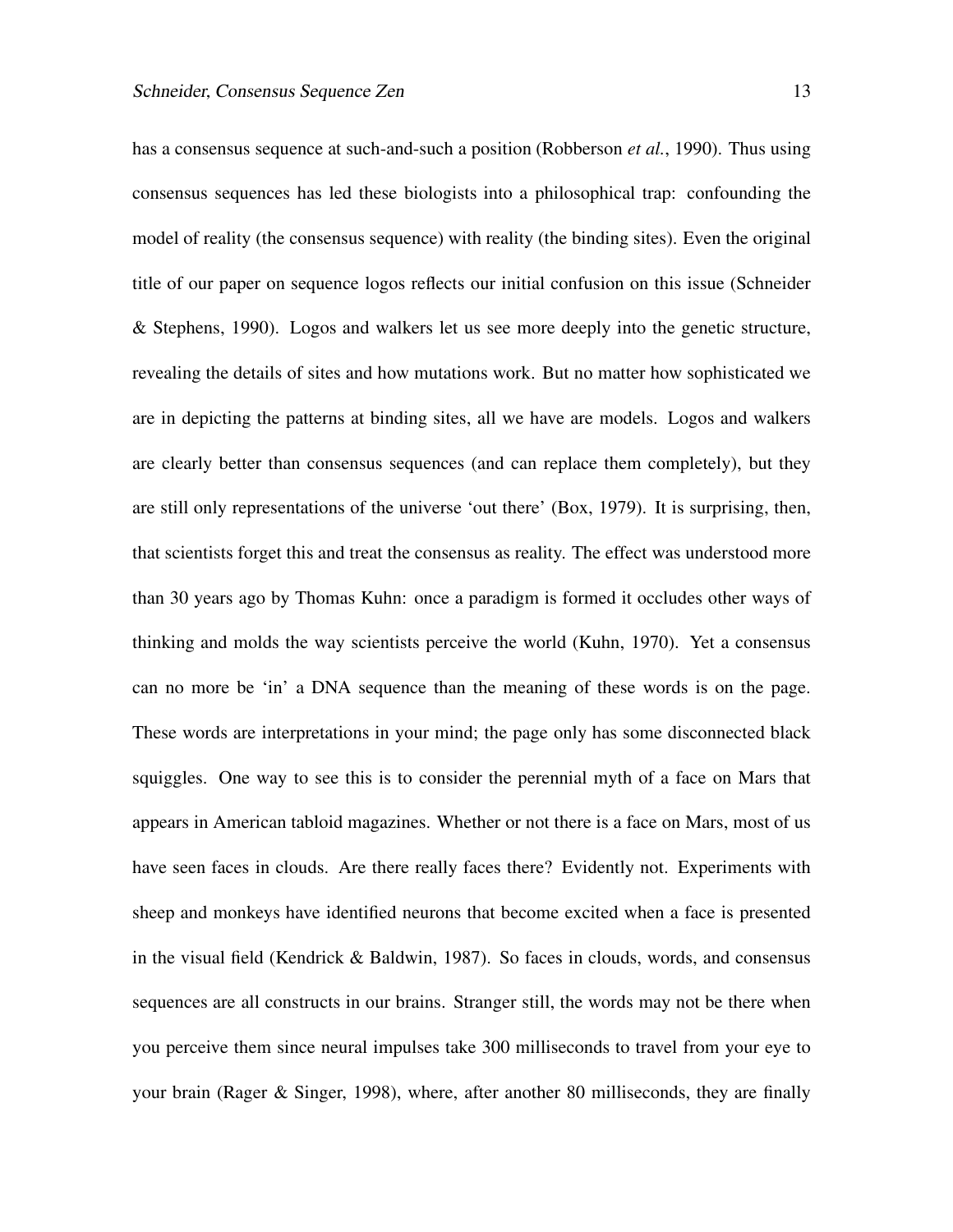perceived (Eagleman & Sejnowski, 2000). All that we see, hear, feel, smell, touch, and taste is delayed, so the entire perceived world is a model in our minds. Optical illusions remind us, and Zen masters understood, that everything is illusion (Purves *et al.*, 2002).

**Acknowledgments.** I thank Ilya Lyakhov, Becky Chasan, Peter K. Rogan, Zehua Chen, Krishnamachari Annangarachari, and Jeff Haemer for comments on the manuscript.

## **References**

- Abeles, AL. 1986. P1 plasmid replication. Purification and DNA-binding activity of the replication protein RepA. *J. Biol. Chem.* 261, 3548–3555.
- Abeles, AL, Reaves, LD & Austin, SJ. 1989. Protein-DNA interactions in regulation of P1 plasmid replication. *J. Bacteriol.* 171, 43–52.
- Barrett, M, Donoghue, MJ & Sober, E. 1991. Against Consensus. *Syst. Zool.* 40, 486–493.
- Barrett, M, Donoghue, MJ & Sober, E. 1993. Crusade? A Reply to Nelson. *Syst. Biol.* 42, 216–217.
- Basharin, GP. 1959. On a statistical estimate for the entropy of a sequence of independent random variables. *Theory Probability Appl.* 4 (3), 333–336.
- Box, GEP. 1979. Robustness is the strategy of scientific model building. In *Robustness in Statistics*, (Launer, RL & Wilkinson, GN, eds), pp. 201–236, Academic Press, New York, NY. 'ALL MODELS ARE WRONG BUT SOME ARE USEFUL' is a subheader in the chapter on page 202.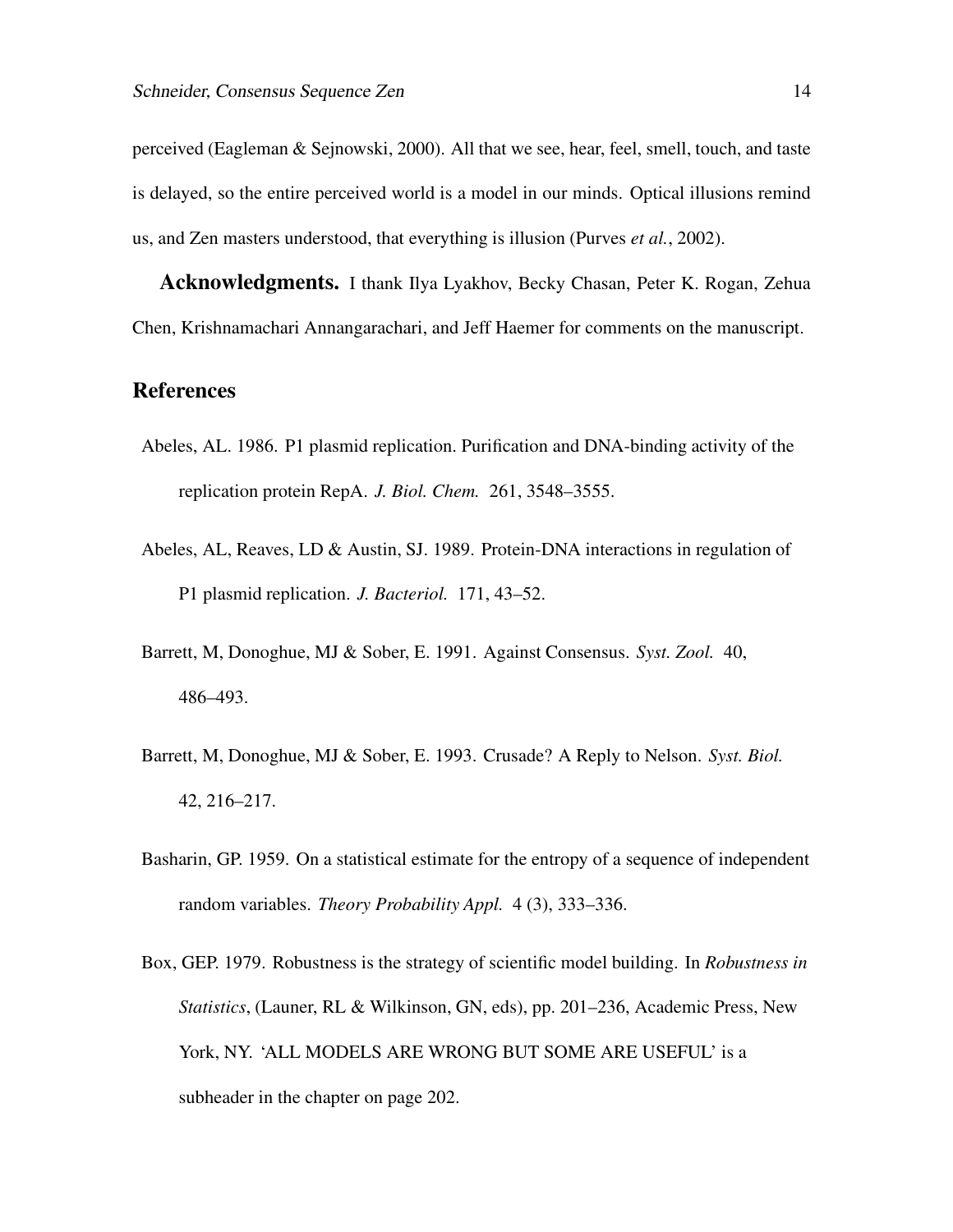- Cheng, X, Kumar, S, Posfai, J, Pflugrath, JW & Roberts, RJ. 1993. Crystal structure of the HhaI DNA methyltransferase complexed with S-Adenosyl-L-Methionine. *Cell,* 74, 299–307.
- Day, WHE & McMorris, FR. 1992. Critical comparison of consensus methods for molecular sequences. *Nucleic Acids Res.* 20, 1093–1099.
- de Queiroz, A. 1993. For Consensus (Sometimes). *Syst. Biol.* 42, 368–372.
- Eagleman, DM & Sejnowski, TJ. 2000. Motion integration and postdiction in visual awareness. *Science,* 287, 2036–2038.
- Fishel, R, Lescoe, MK, Rao, MRS, Copeland, NG, Jenkins, NA, Garber, J, Kane, M & Kolodner, R. 1993. The human mutator gene homolog *MSH2* and its association with hereditary nonpolyposis colon cancer. *Cell,* 75, 1027–1038.
- Guéron, M, Kochoyan, M & Leroy, JL. 1987. A single mode of DNA base-pair opening drives imino proton exchange. *Nature,* 328, 89–92.
- Hengen, PN, Bartram, SL, Stewart, LE & Schneider, TD. 1997. Information analysis of Fis binding sites. *Nucleic Acids Res.* 25 (24), 4994–5002. http://www.lecb.ncifcrf.gov/˜toms/paper/fisinfo/.
- Hübner,  $P \&$  Arber, W. 1989. Mutational analysis of a prokaryotic recombinational enhancer element with two functions. *EMBO J.* 8, 577–585.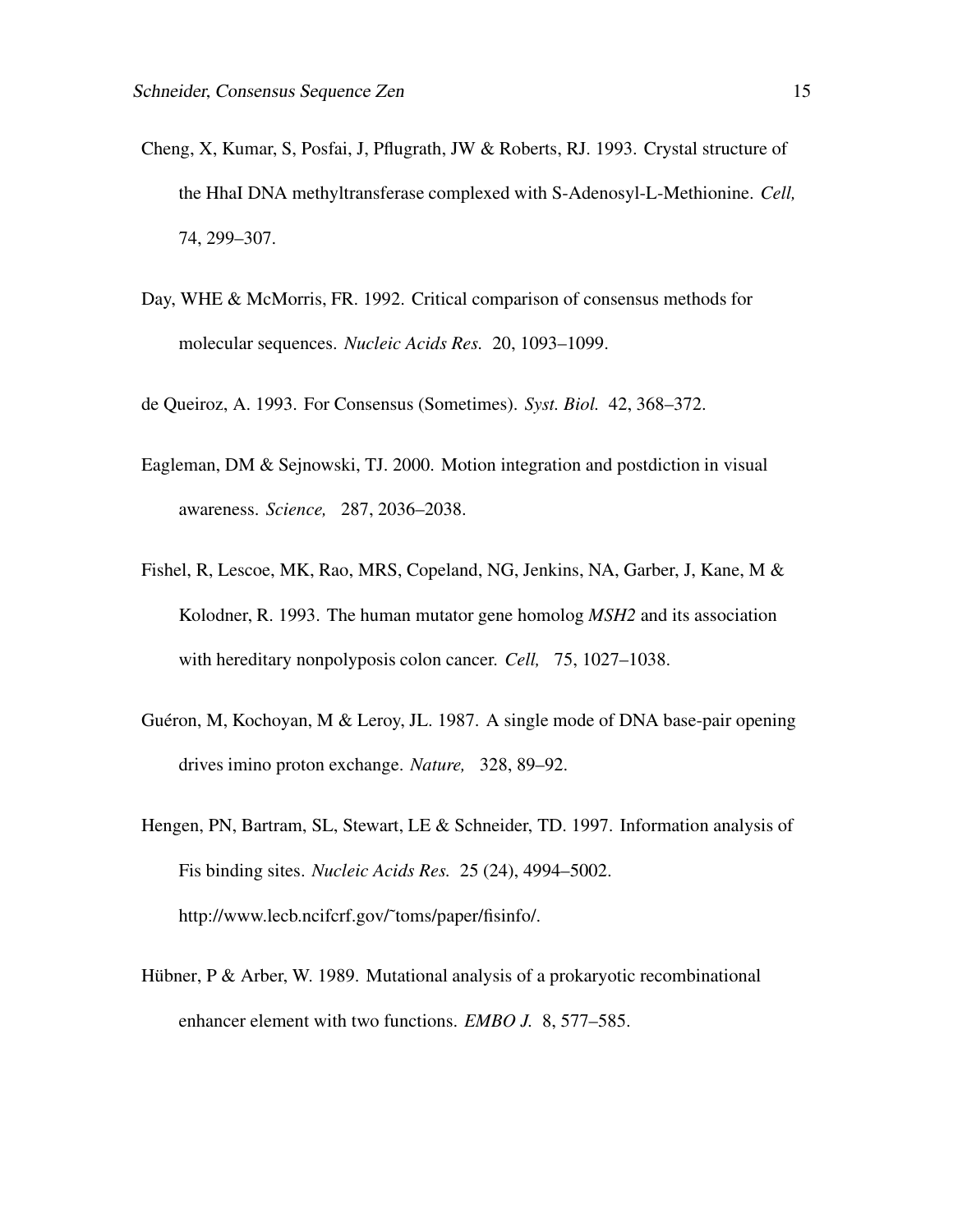- Kendrick, KM & Baldwin, BA. 1987. Cells in temporal cortex of conscious sheep can respond preferentially to the sight of faces. *Science,* 236, 448–450.
- Klimašauskas, S, Kumar, S, Roberts, RJ & Cheng, X. 1994. HhaI methyltransferase flips its target base out of the DNA helix. *Cell,* 76, 357–369.
- Kuhn, TS. 1970. *The Structure of Scientific Revolutions*. second edition, The University of Chicago Press, Chicago.
- Leach, FS, Nicolaides, NC, Papadopoulos, N, Liu, B, Jen, J, Parsons, R, Peltomäki, P, Sistonen, P, Aaltonen, LA, Nyström-Lahti, M, Guan, XY, Zhang, J, Meltzer, PS, Yu, JW, Kao, FT, Chen, DJ, Cerosaletti, KM, Fournier, REK, Todd, S, Lewis, T, Leach, RJ, Naylor, SL, Weissenbach, J, Mecklin, JP, Järvinen, H, Petersen, GM, Hamilton, SR, Green, J, Jass, J, Watson, P, Lynch, HT, Trent, JM, de la Chapelle, A, Kinzler, KW & Vogelstein, B. 1993. Mutations of a *mutS* homolog in hereditary nonpolyposis colorectal cancer. *Cell,* 75, 1215–1225.
- Leroy, JL, Kochoyan, M, Huynh-Dinh, T & Guéron, M. 1988. Characterization of base-pair opening in deoxynucleotide duplexes using catalyzed exchange of the imino proton. *J. Mol. Biol.* 200, 223–238.
- Lewin, B. 1997. *Genes VI*. Oxford University Press, Oxford.
- Lisser, S & Margalit, H. 1993. Compilation of *E. coli* mRNA promoter sequences. *Nucleic Acids Res.* 21, 1507–1516.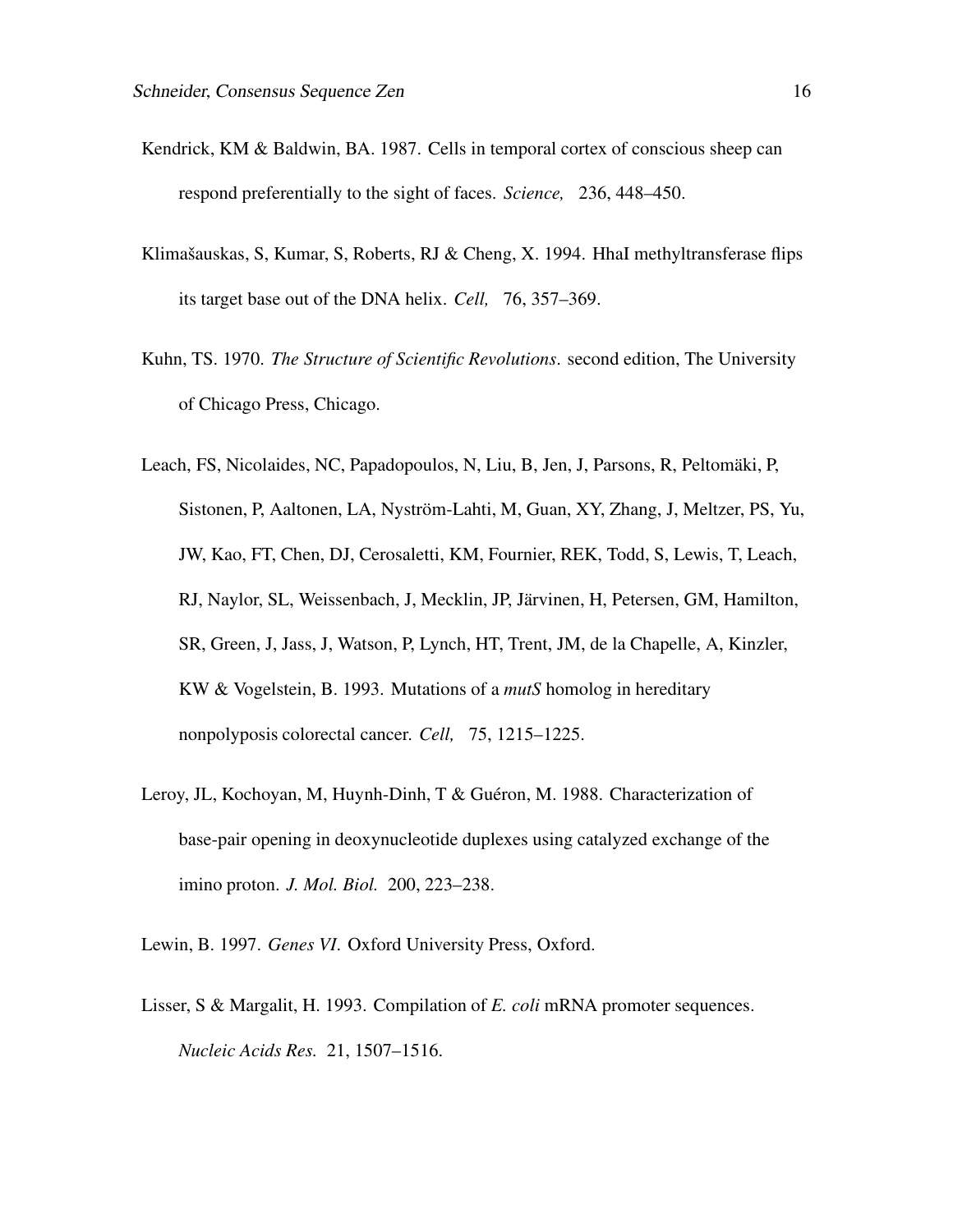- Lyakhov, IG, Hengen, PN, Rubens, D & Schneider, TD. 2001. The P1 Phage Replication Protein RepA Contacts an Otherwise Inaccessible Thymine N3 Proton by DNA Distortion or Base Flipping. *Nucl. Acid Res.* 29 (23), 4892–4900. http://www.lecb.ncifcrf.gov/˜toms/paper/repan3/.
- Miller, GA. 1955. Note on the bias of information estimates. In *Information Theory in Psychology*, (Quastler, H, ed.), pp. 95–100, Free Press, Glencoe, IL.
- Nelson, G. 1993. Why Crusade against Consensus? A Reply to Barrett, Donoghue, and Sober. *Syst. Biol.* 42, 215–216.
- Papp, PP & Chattoraj, DK. 1994. Missing-base and ethylation interference footprinting of P1 plasmid replication initiator. *Nucleic Acids Res.* 22, 152–157.
- Papp, PP, Chattoraj, DK & Schneider, TD. 1993. Information analysis of sequences that bind the replication initiator RepA. *J. Mol. Biol.* 233, 219–230.
- Pribnow, D. 1975. Nucleotide sequence of an RNA polymerase binding site at an early T7 promoter. *Proc. Natl. Acad. Sci. USA,* 72, 784–788.
- Purves, D, Lotto, RB & Nundy, S. 2002. Why we see what we do. *Amer. Sci.* 90 (3), 236–243. http://www.americanscientist.org/articles/02articles/Purves.html.
- Rager, G & Singer, W. 1998. The response of cat visual cortex to flicker stimuli of variable frequency. *Eur. J. Neurosci.* 10, 1856–1877.
- Reinisch, KM, Chen, L, Verdine, GL & Lipscomb, WN. 1995. The crystal structure of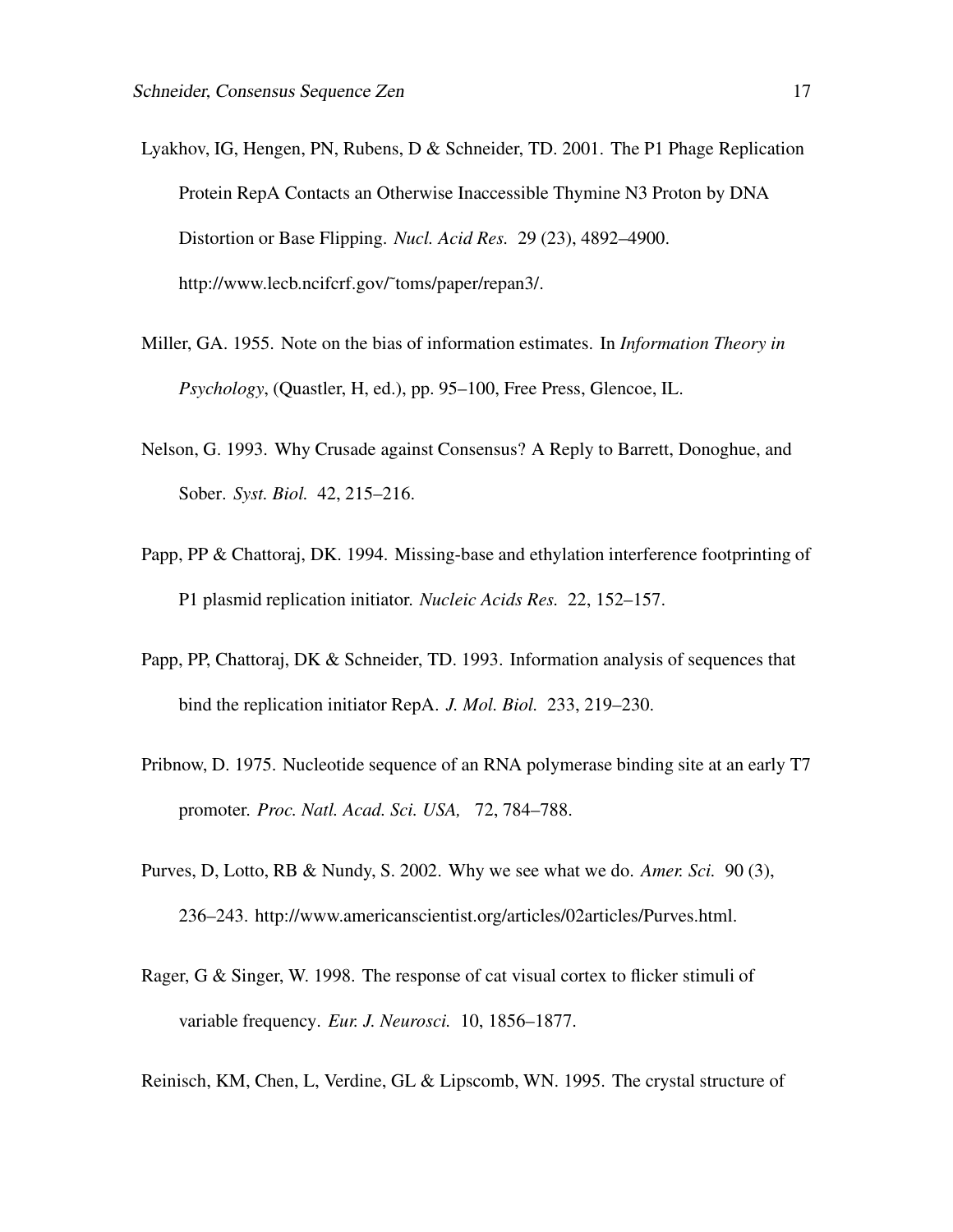HaeIII methyltransferase covalently complexed to DNA: an extrahelical cytosine and rearranged base pairing. *Cell,* 82, 143–153.

- Robberson, BL, Cote, GJ & Berget, SM. 1990. Exon definition may facilitate splice site selection in RNAs with multiple exons. *Mol. Cell. Biol.* 10, 84–94.
- Roberts, RJ. 1995. On base flipping. *Cell,* 82, 9–12.
- Roberts, RJ & Cheng, X. 1998. Base flipping. *Annu Rev Biochem,* 67, 181–198.
- Rogan, PK, Faux, BM & Schneider, TD. 1998. Information analysis of human splice site mutations. *Human Mutation,* 12, 153–171. http://www.lecb.ncifcrf.gov/˜toms/paper/rfs/.
- Rogan, PK & Schneider, TD. 1995. Using information content and base frequencies to distinguish mutations from genetic polymorphisms in splice junction recognition sites. *Human Mutation,* 6, 74–76.

http://www.lecb.ncifcrf.gov/˜toms/paper/colonsplice/.

- Schneider, TD. 1995. *Information Theory Primer*. http://www.lecb.ncifcrf.gov/˜toms/paper/primer/.
- Schneider, TD. 1996. Reading of DNA sequence logos: prediction of major groove binding by information theory. *Meth. Enzym.* 274, 445–455. http://www.lecb.ncifcrf.gov/˜toms/paper/oxyr/.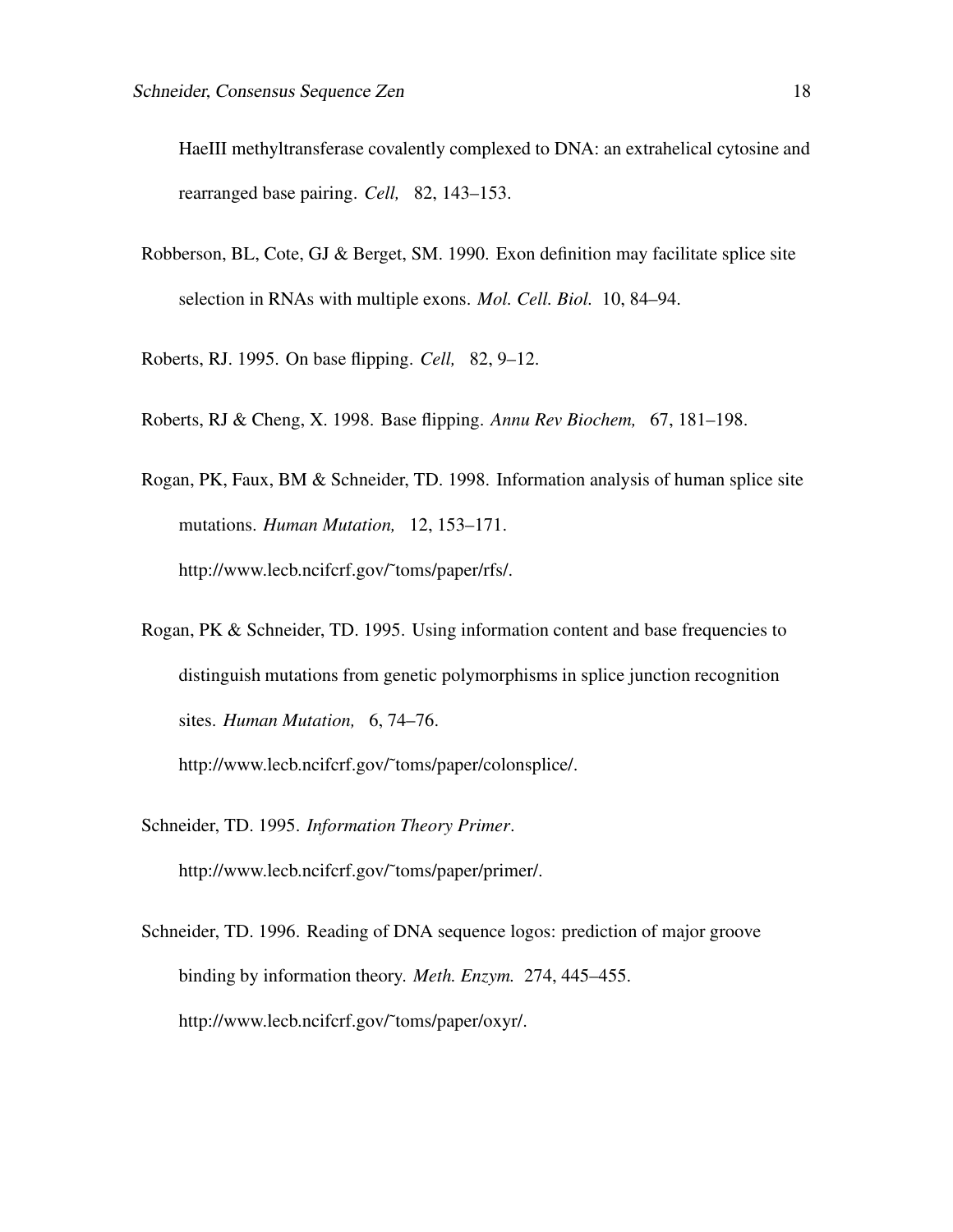- Schneider, TD. 1997*a*. Information content of individual genetic sequences. *J. Theor. Biol.* 189 (4), 427–441. http://www.lecb.ncifcrf.gov/˜toms/paper/ri/.
- Schneider, TD. 1997*b*. Sequence walkers: a graphical method to display how binding proteins interact with DNA or RNA sequences. *Nucleic Acids Res.* 25, 4408–4415. http://www.lecb.ncifcrf.gov/~toms/paper/walker/, erratum: NAR 26(4): 1135, 1998.
- Schneider, TD. 2000. Evolution of biological information. *Nucleic Acids Res.* 28 (14), 2794–2799. http://www.lecb.ncifcrf.gov/˜toms/paper/ev/.
- Schneider, TD. 2001. Strong minor groove base conservation in sequence logos implies DNA distortion or base flipping during replication and transcription initiation. *Nucl. Acid Res.* 29 (23), 4881–4891. http://www.lecb.ncifcrf.gov/˜toms/paper/baseflip/.
- Schneider, TD. 2002. Consensus Sequence Zen. *Applied Bioinformatics,* 1 (3), 111–119. http://www.lecb.ncifcrf.gov/˜toms/papers/zen/.
- Schneider, TD & Mastronarde, D. 1996. Fast multiple alignment of ungapped DNA sequences using information theory and a relaxation method. *Discrete Applied Mathematics,* 71, 259–268. http://www.lecb.ncifcrf.gov/˜toms/paper/malign.
- Schneider, TD & Stephens, RM. 1990. Sequence logos: a new way to display consensus sequences. *Nucleic Acids Res.* 18, 6097–6100. http://www.lecb.ncifcrf.gov/˜toms/paper/logopaper/.
- Schneider, TD, Stormo, GD, Gold, L & Ehrenfeucht, A. 1986. Information content of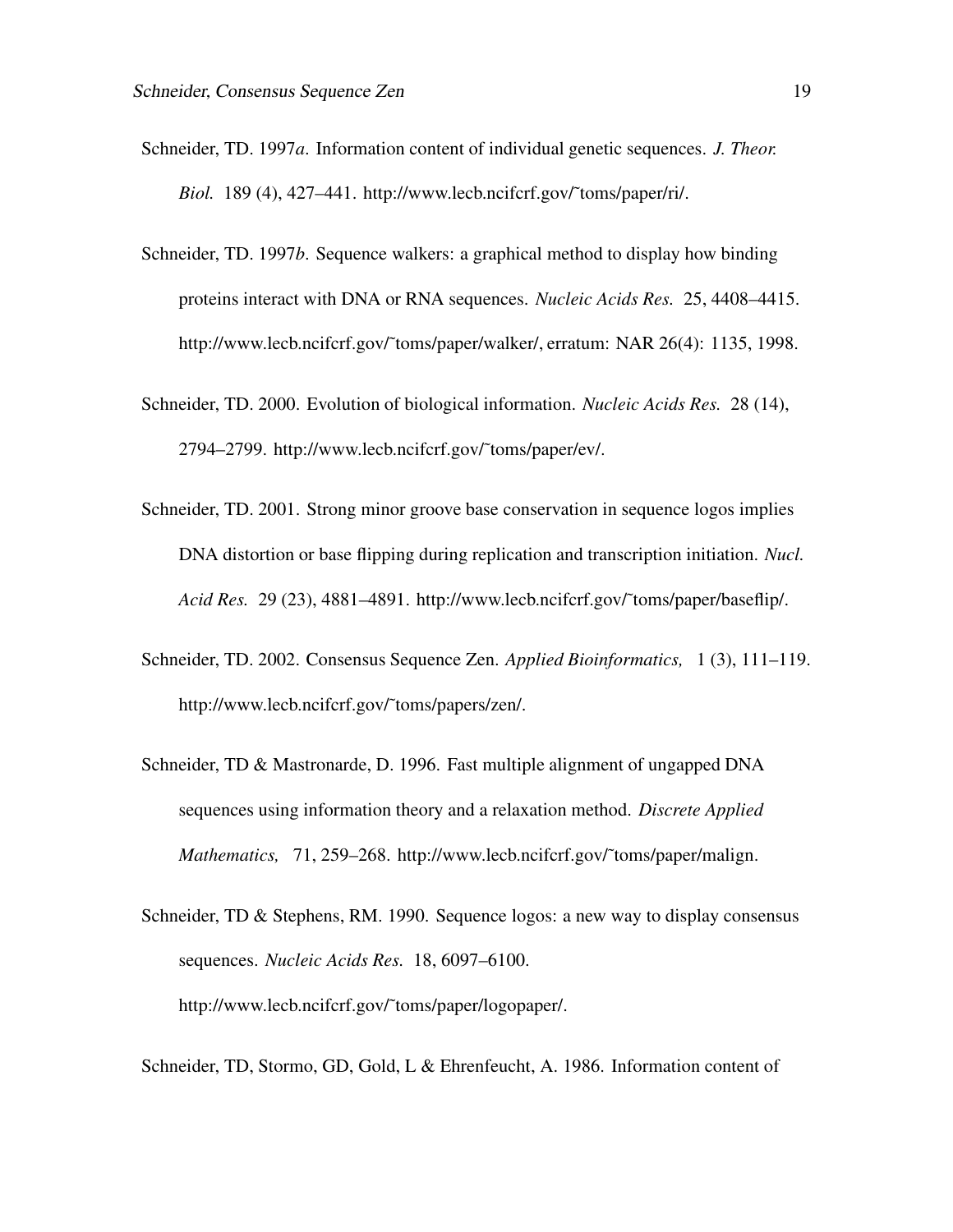binding sites on nucleotide sequences. *J. Mol. Biol.* 188, 415–431. http://www.lecb.ncifcrf.gov/˜toms/paper/schneider1986/.

- Seeman, NC, Rosenberg, JM & Rich, A. 1976. Sequence-specific recognition of double helical nucleic acids by proteins. *Proc. Natl. Acad. Sci. USA,* 73, 804–808.
- Shannon, CE. 1948. A mathematical theory of communication. *Bell System Tech. J.* 27, 379–423, 623–656. http://cm.bell-labs.com/cm/ms/what/shannonday/paper.html.
- Slany, RK & Kersten, H. 1992. The promoter of the *tgt/sec* operon in *Escherichia coli* is preceded by an upstream activation sequence that contains a high affinity FIS binding site. *Nucleic Acids Res.* 20, 4193–4198.
- Stephens, RM & Schneider, TD. 1992. Features of spliceosome evolution and function inferred from an analysis of the information at human splice sites. *J. Mol. Biol.* 228, 1124–1136. http://www.lecb.ncifcrf.gov/˜toms/paper/splice/.
- Verdine, GL. 1994. The flip side of DNA methylation. *Cell,* 76, 197–200.
- Zheng, M, Doan, B, Schneider, TD & Storz, G. 1999. OxyR and SoxRS regulation of *fur*. *J. Bacteriol.* 181, 4639–4643. http://www.lecb.ncifcrf.gov/˜toms/paper/oxyrfur/.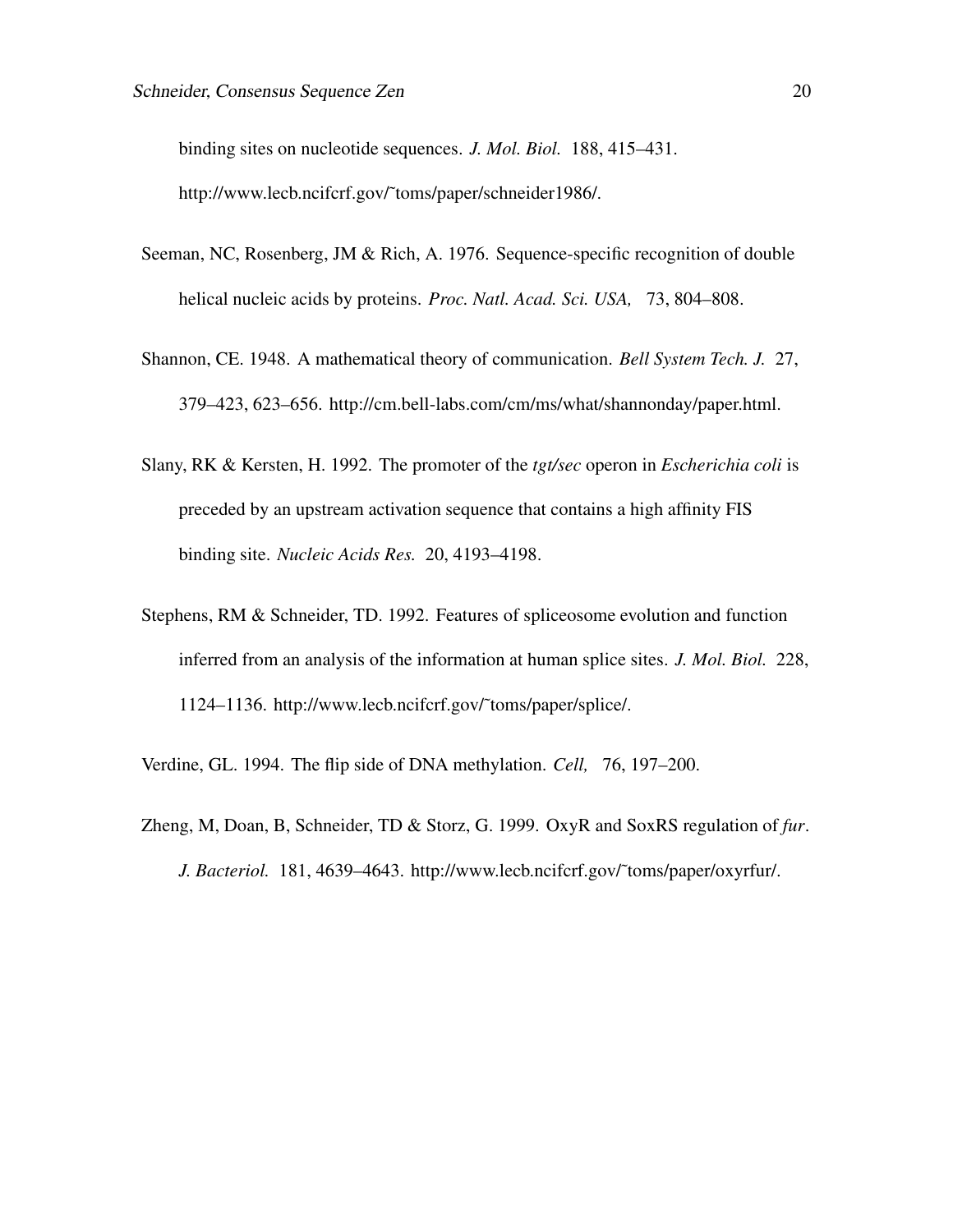

Figure 1: Sequence logos (Schneider & Stephens, 1990) for human donor and acceptor splice junctions (Stephens & Schneider, 1992) compared to the consensus sequence for both sites. Source: Adapted from (Stephens & Schneider, 1992).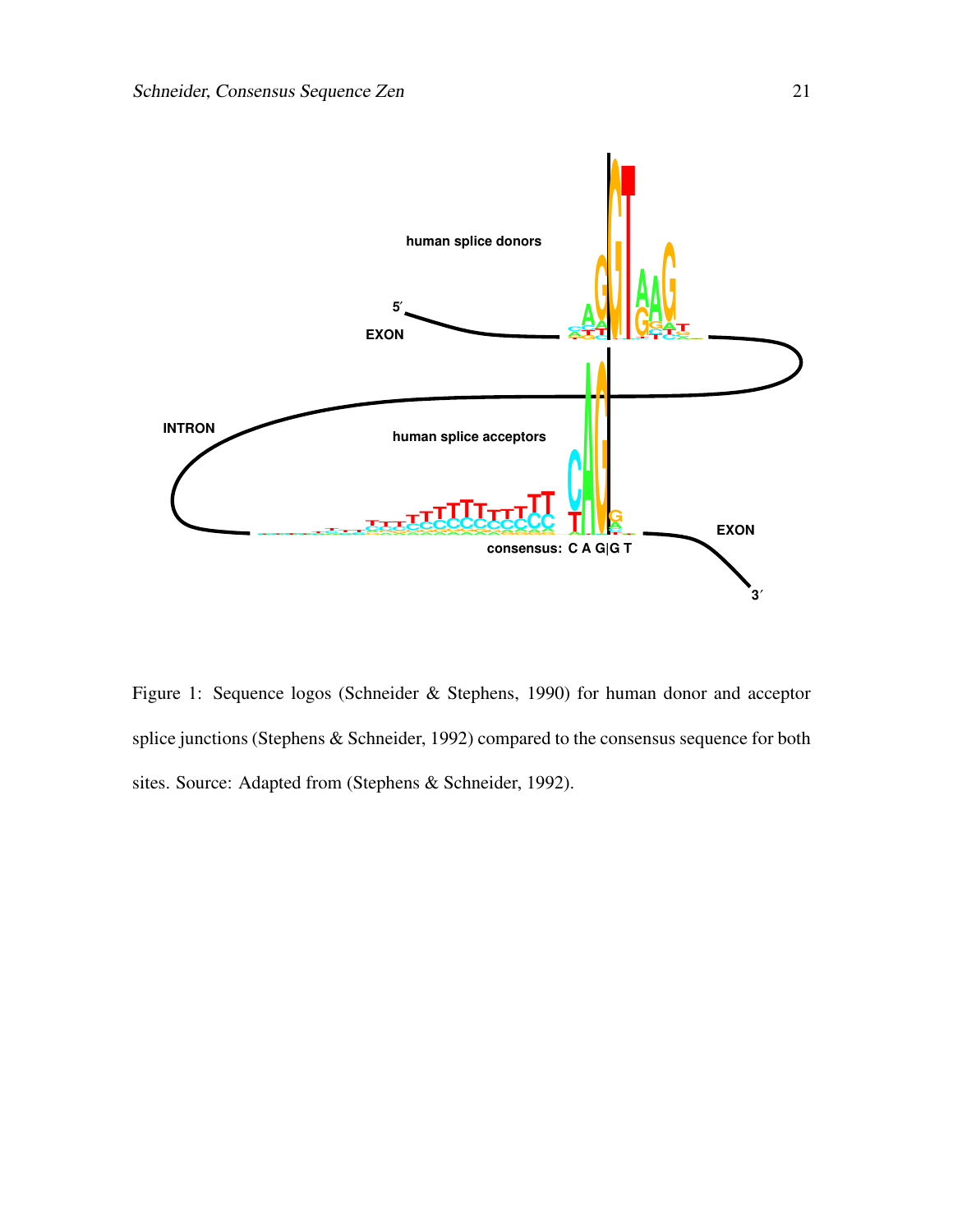

Figure 2: Sequence walkers (Schneider, 1997*b*) for a human acceptor site in the iduronidase synthetase gene and a mutation (indicated by an arrow). On the top sequence, the normal end of exon 4 is shown by a bracket and dashed line. The vertical rectangle on a sequence walker is the 'zero base' used to identify the location of the walker. The vertical rectangles also indicate a scale from  $-3$  to  $+2$  bits. A 12.7 bit acceptor at 5154 directs splicing to the correct location. Source: Adapted from (Rogan *et al.*, 1998).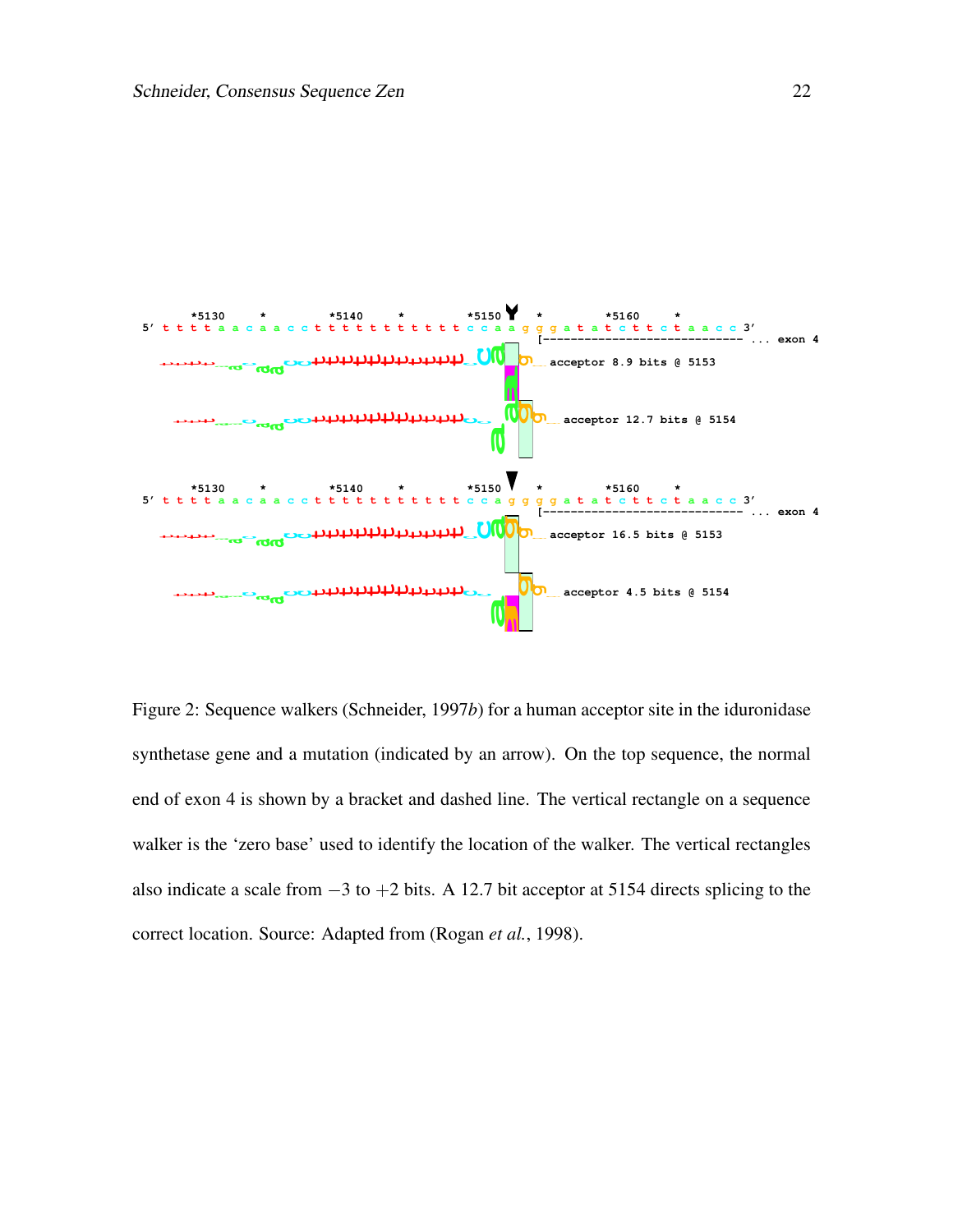## **6 random sequences**



Figure 3: Sequence logo for random sequences.

Error bars, shown by I beams, indicate one standard deviation of the stack height. Note that a small-sample correction (Schneider *et al.*, 1986) suppresses the stack height so that a position such as  $-19$ , which is 50% C and 50% G, is lower than 1 bit. The correction is needed to counter a statistical bias that causes an apparent information to appear when one substitutes frequencies for probabilities in Shannon's equation (Schneider *et al.*, 1986; Miller, 1955; Basharin, 1959). The same effect makes one tend to see patterns where there are none. The consensus sequence on the bottom was chosen from positions that have 50% or more of one base. S is the two-letter code for C or G.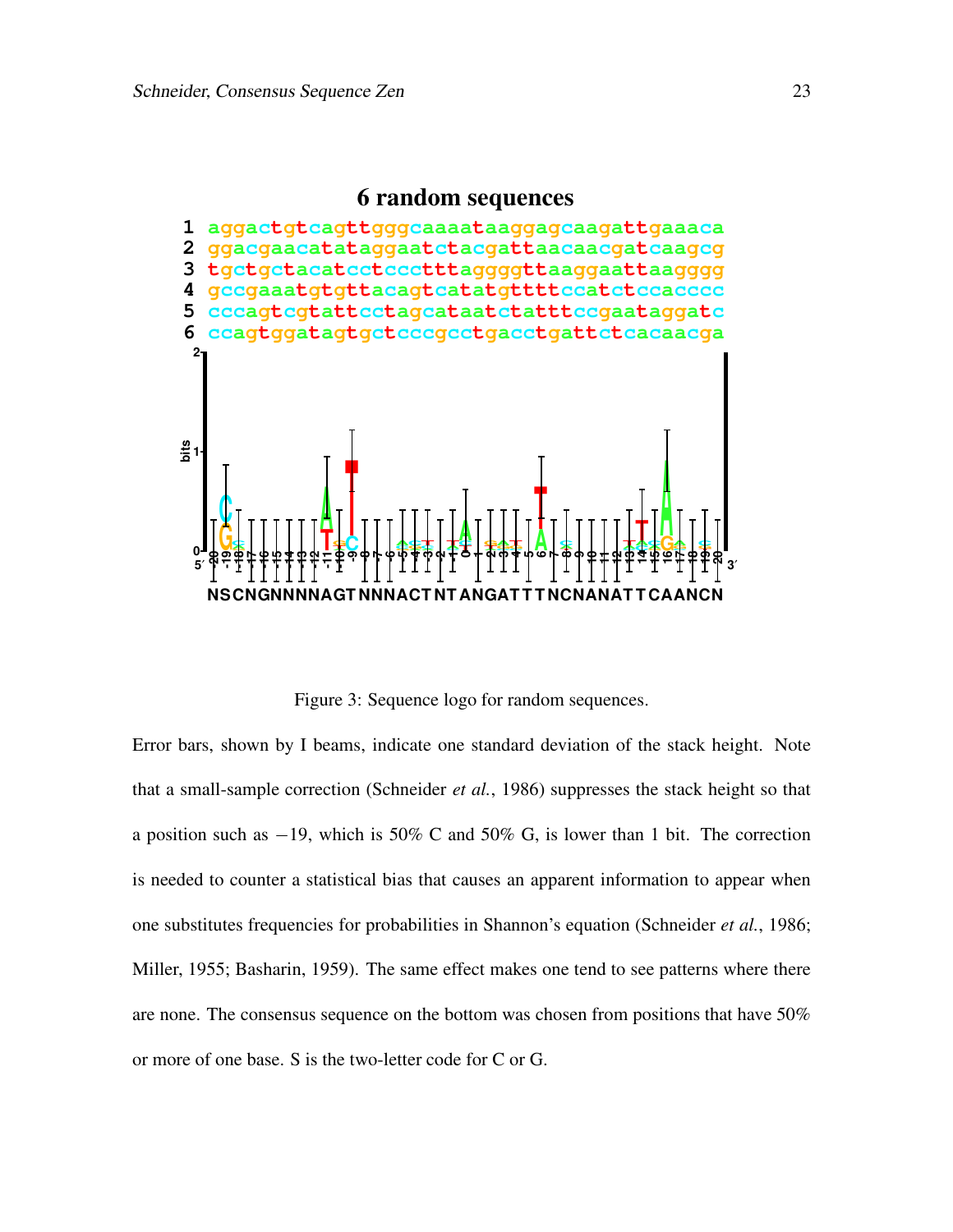

Figure 4: Region upstream of the *tgt/sec* promoter of *E. coli* analyzed by Fis sequence walkers. The information for each Fis site was computed from models that are 21 bases wide  $(-10$  to  $+10)$  but only the range  $-7$  to  $+7$  is shown by walkers. The sine waves represent major (peaks) and minor (valley) grooves faced by the Fis protein. Source: Adapted from (Schneider, 1997*b*).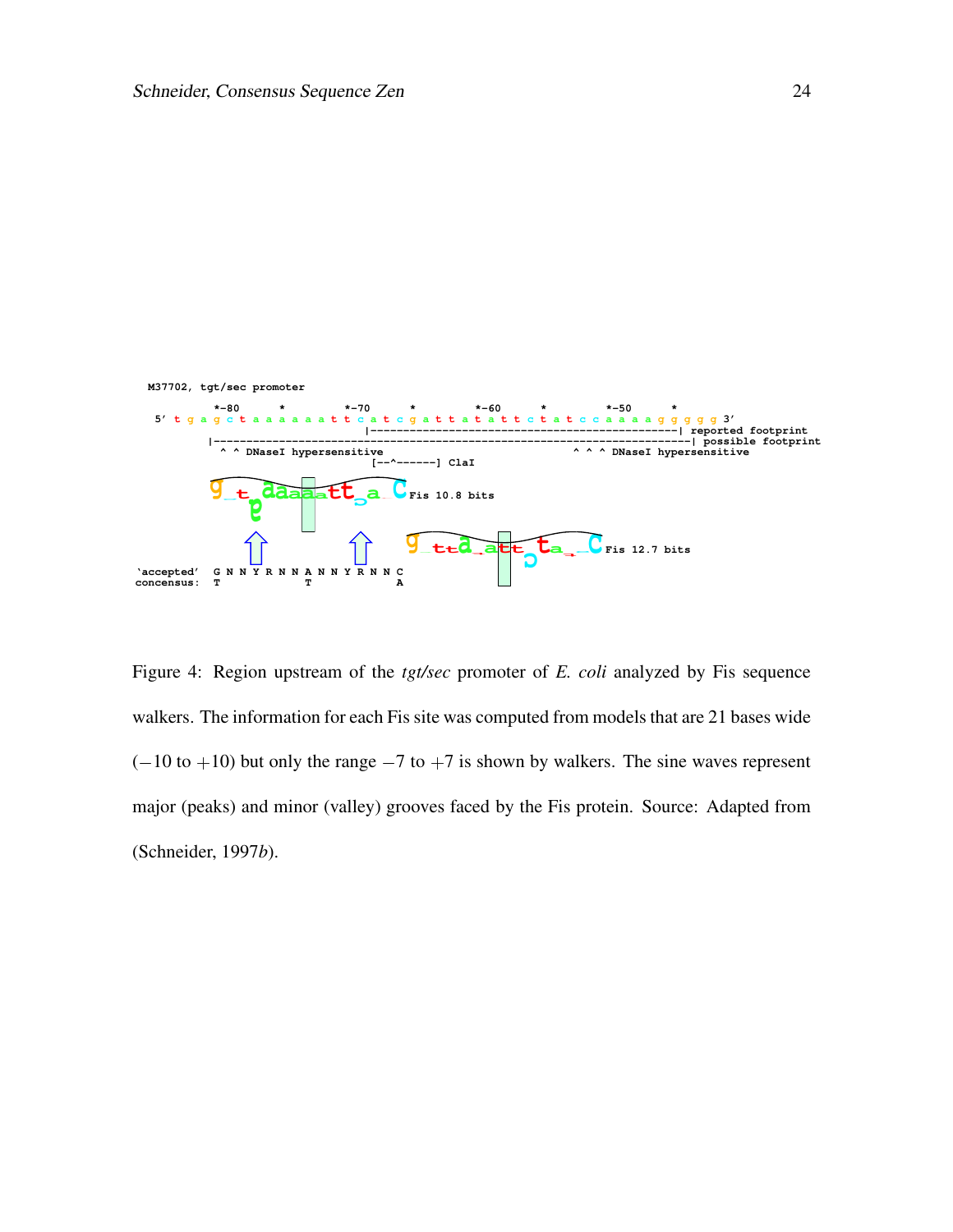

Figure 5: Sequence logo for RepA binding sites.

Error bars indicate standard deviations of the entire stack height. Source: Adapted from (Schneider, 2001).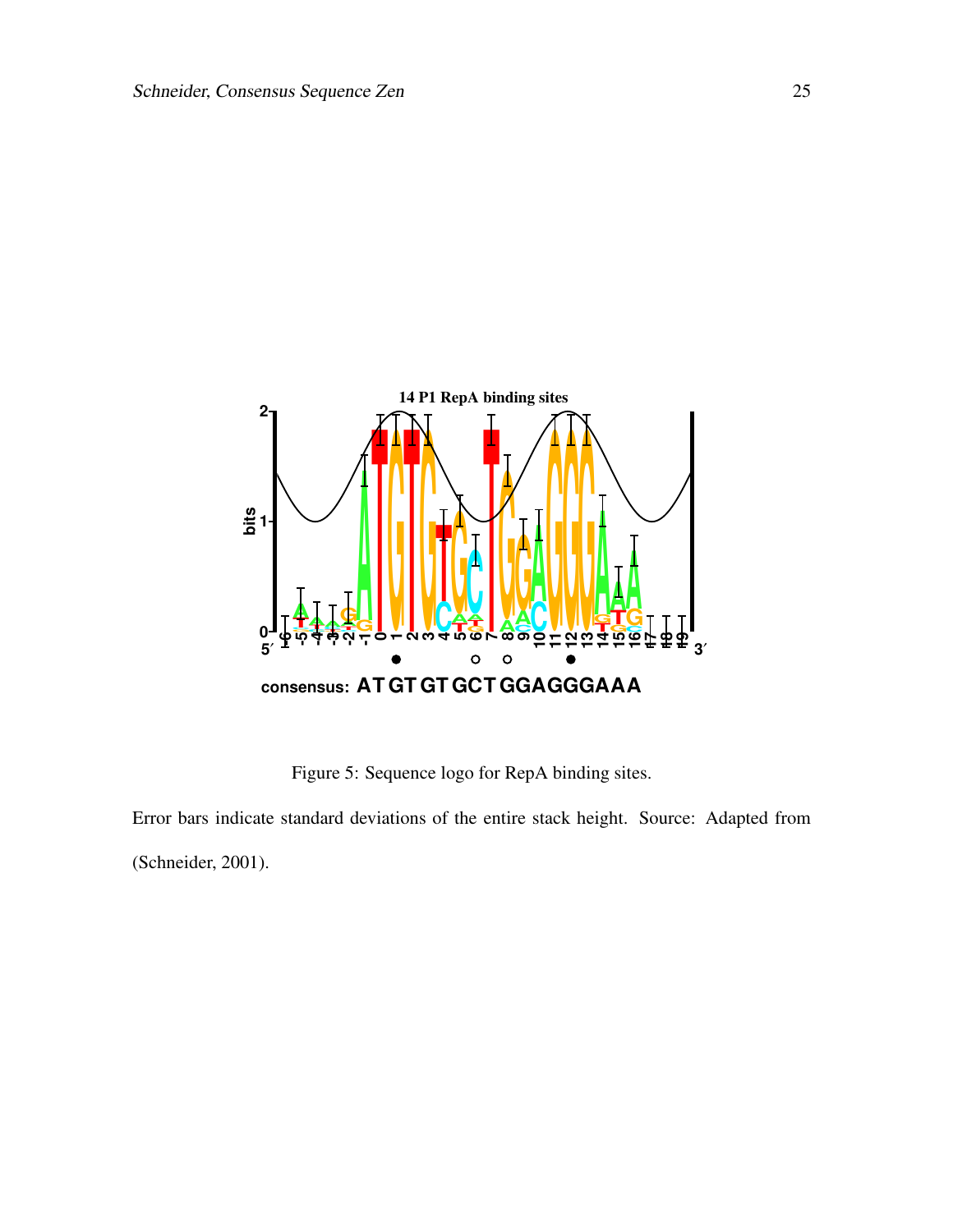

Figure 6: Sequence logo for the 10 region of *E. coli* promoters.

The promoters were from the Lisser-Margalit database (Lisser & Margalit, 1993). The dashed and solid boxes show the regions opened by the polymerase, while the arrow shows the start points of transcription. Source: Adapted from (Schneider, 2001).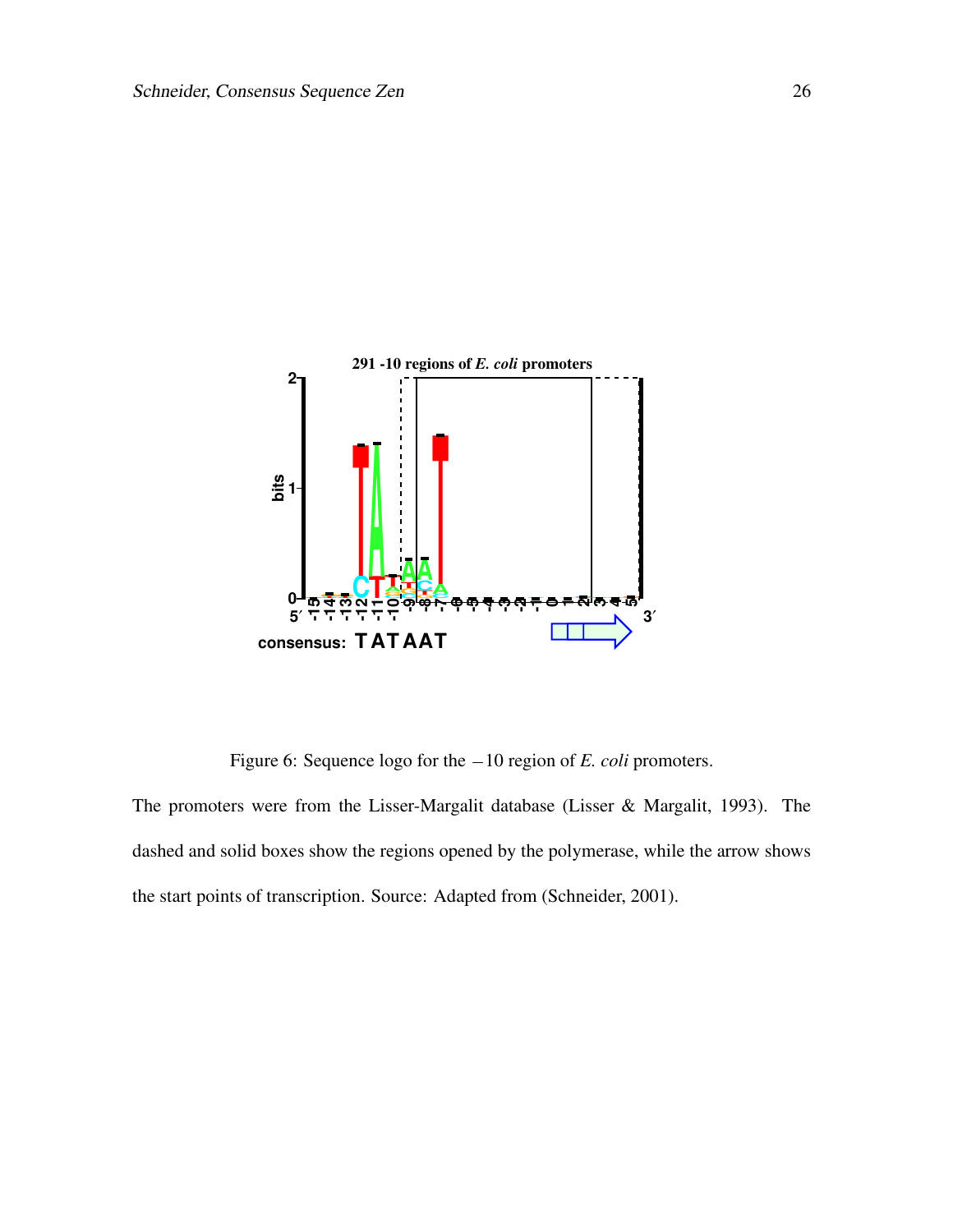

Figure 7: Consensus *versus Rsequence*.

The information for the 5 sequence logos in figures 1, 3, 5, and 6 was graphed by comparing the information content (*Rsequence*) to the information content of the corresponding consensus sequence. *Rsequence* is the average information in a set of binding sites. It is also the summed area under the sequence logo. The line at  $45^\circ$  represents equality between the two measures. The data are summarized in Table 1.